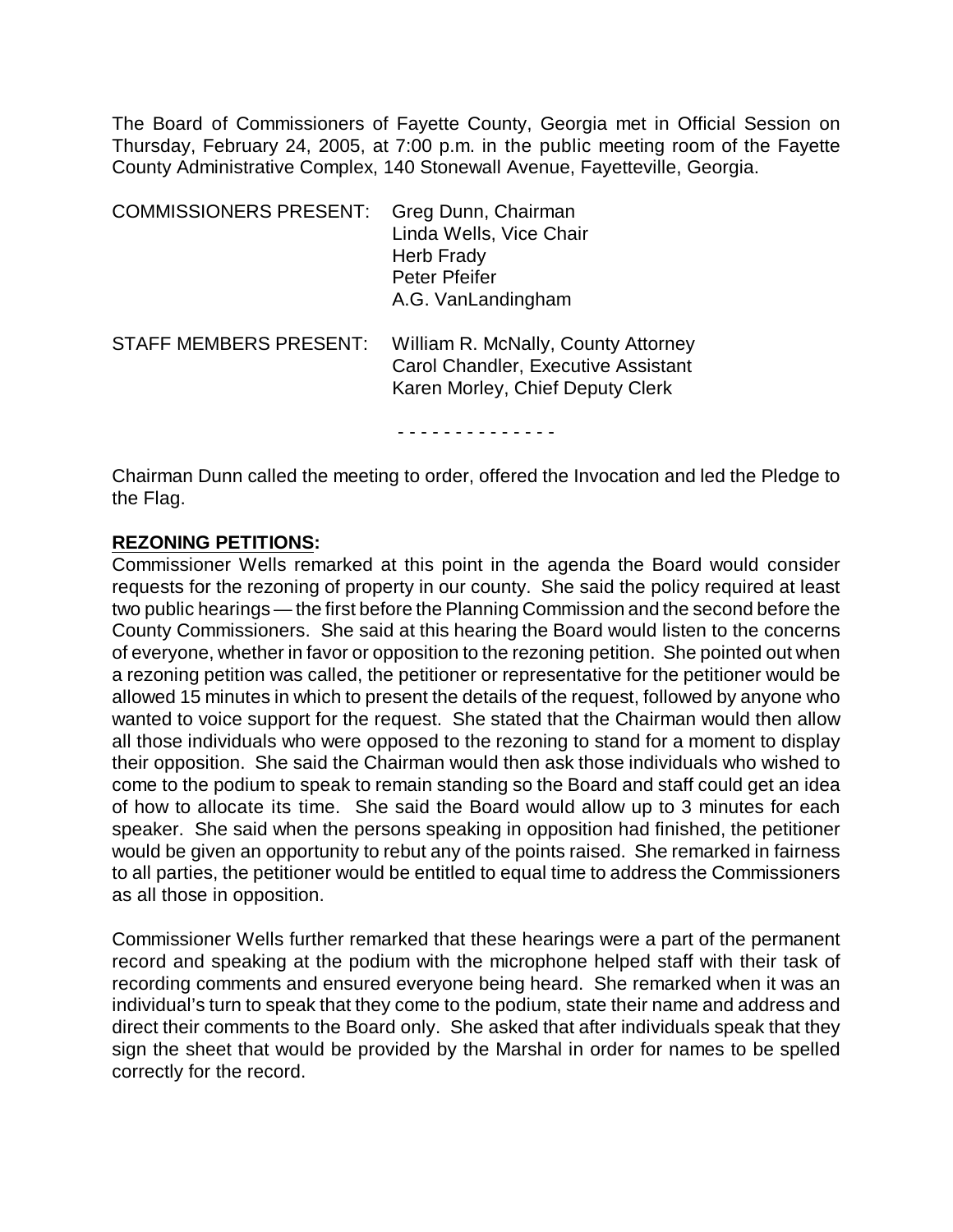Commissioner Wells stated that the Board wanted to hear from everyone who had something to say and they would pay close attention to each point raised. She said it would not be necessary for the same point to be raised over and over. She thanked everyone for their participation and announced that the Zoning Administrator would begin introducing each request in the order they appeared on tonight's agenda.

# **PETITION NO. 1134-04:**

Director of Zoning Aaron Wheeler read Petition No. 1134-04, Clayton O. Carmack, Owner, and Mukut Gupta, President of Crown Development, Agent, request to rezone 40.55 acres from A-R to C-S to develop a single-family residential subdivision consisting of 18 lots. He said this property was located in Land Lots 4 and 29 of the 5th District and fronted on Old Senoia Road. He said the Planning Commission recommended approval subject to one (1) recommended condition (4-0-1) and Staff recommended approval subject to one (1) recommended condition. He remarked that this item was tabled from the January 13, 2005 Commissioners' meeting and also from the February 10, 2005 Commissioners' meeting.

Jumbo Gupta remarked that he was present on behalf of Crown Development.

Chairman Dunn interjected that this was the continuation of a public hearing that was started at the last Commission meeting. He said all of the public comment parts of this were over. He said the Board had asked Mr. Gupta to go back and consider some changes for the Board. He noted that Jumbo Gupta was bringing those back to the Board tonight. He said after reviewing these, the Board would be voting on what to do with this request. He remarked that there would be no more citizens speaking in favor or against the rezoning request. He said this was merely the final stage of the public hearing from the last Commission meeting.

Jumbo Gupta remarked that the Board had previously received the information that was requested. He said the wetland delineation seemed to be a concern to a lot of people. He said they had hired a soil scientist to go out and delineate all of the wetlands and locate those and then overlay it with the existing plan that they had. He said the wetlands pretty much run along the creek and did not really run anywhere else on the property. He said one of the other concerns that was raised was having a lot directly on the street and along with the comments from staff which were not having a direct access on Old Senoia Road which they had not planned on doing. He said they had gone ahead and decided to pull that lot back so that there was more green space and more privacy in addition to not having a lot up closer to the street.

Commissioner Wells remarked that she appreciated how much Mr. Gupta had worked with the Board. She said that it showed the intent of Crown Development to do a good project for the community. She said she appreciated the fact that Crown Development had been willing to work with the county and to do a project that was good for the community. She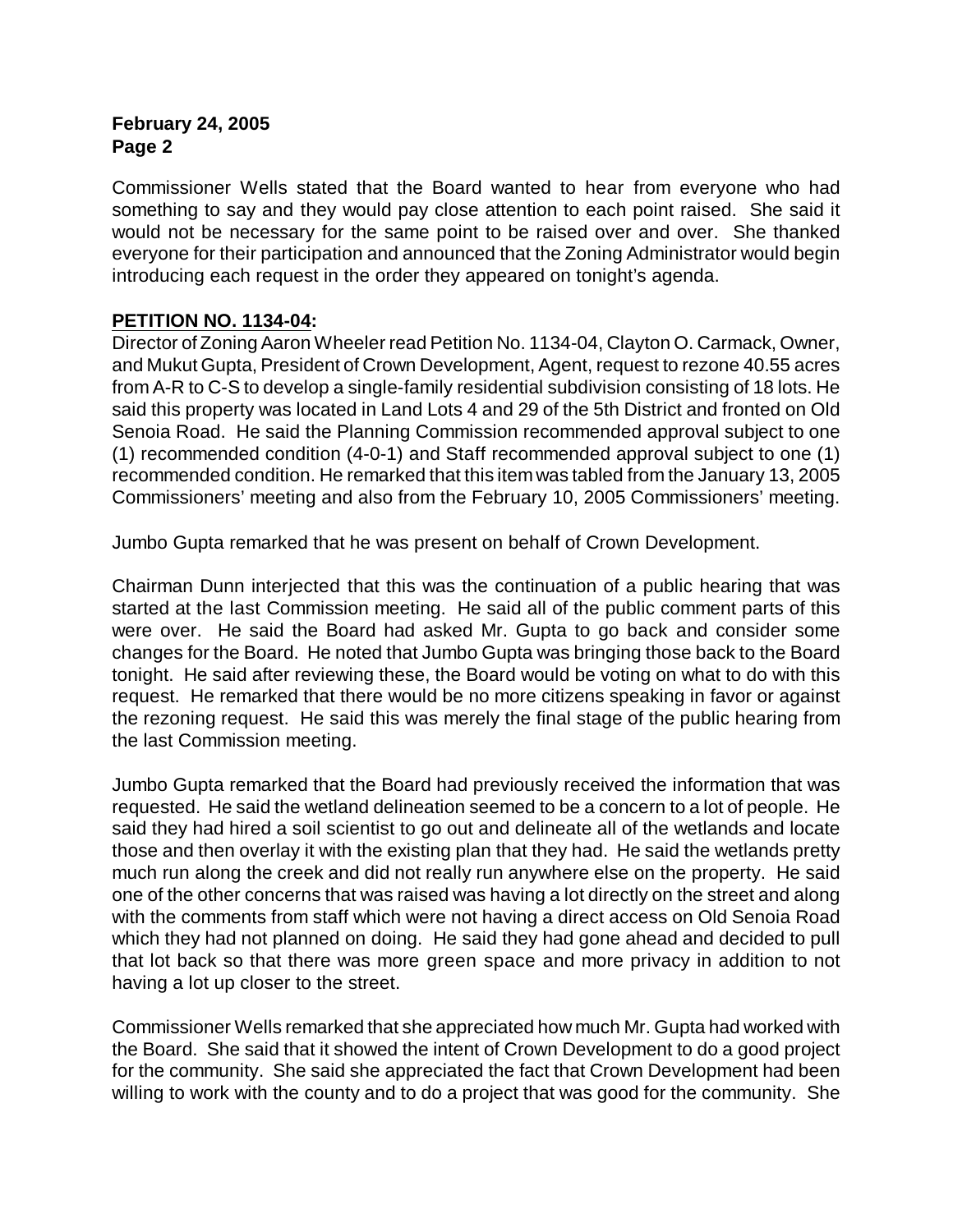said it might not be something that people want right there but she felt Crown Development had done an excellent job of addressing everyone's concerns.

Chairman Dunn asked Mr. Gupta to put up the first map and also the latest map side by side on the screen so that they could be viewed by the Board and the public. He said there were two major concerns that he had last week and that was that there was not a good foot print of the wetlands. He said now there was a very good idea of the wetlands. He pointed out that Dennis Chase was in the audience and Mr. Chase agreed that this wetland was properly delineated now. He said Crown Development had hired an engineer to do this as well and Mr. Chase did agree with both of these individuals. He said everyone was in agreement now as to where the wetlands were on this piece of property. He said there was a plat now that would not destroy any of those wetlands. He commented that there was one lot and that was Lot #1 that had a very small piece of wetland in it. He pointed out to Mr. Gupta that they would not be able to go near that and Mr. Gupta agreed that he was aware of that.

Chairman Dunn remarked that the other issue that was of major concern to many people in that region of the county was that all of the other homes out there were several hundred feet away from the road. He said during the summer time their houses were not even visible. He said what was initially going to be done to the lot on Senoia Road would be a detriment to everybody in the area. He stated although the Board was not in a position to require Crown Development to do this, the Board did asked Mukut Gupta to take a serious look at that and see if he could help the people in that region feel a little bit more comfortable with this. He said he wanted to specifically thank him for doing that. He said this made it a lot easier for him to support this. He said quite frankly he would prefer to have nothing in there. He said this was such beautiful property and this was Mr. Carmack's third time back before the Board. He said Mr. Carmack was going to develop that land. He felt this was the best project for this piece of property. He remarked that now there were no homes near the road and none of the houses would be seen from the road. He said this was about as good as it was going to get. He thanked Mr. Gupta for his patience and his willingness to work with the community in that area.

On motion made by Commissioner Wells, seconded by Commissioner VanLandingham to approve Petition No. 1134-04 with one recommended condition. The motion carried 4-1 with Commissioner Pfeifer voting in opposition. A copy of the recommended condition, Staff's Analysis and Investigation, identified as "Attachment No. 1", follows these minutes and is made an official part hereof. A copy of the Ordinance and Resolution approving Petition No. 1134-04, identified as "Attachment No. 2", follows these minutes and are made an official part hereof.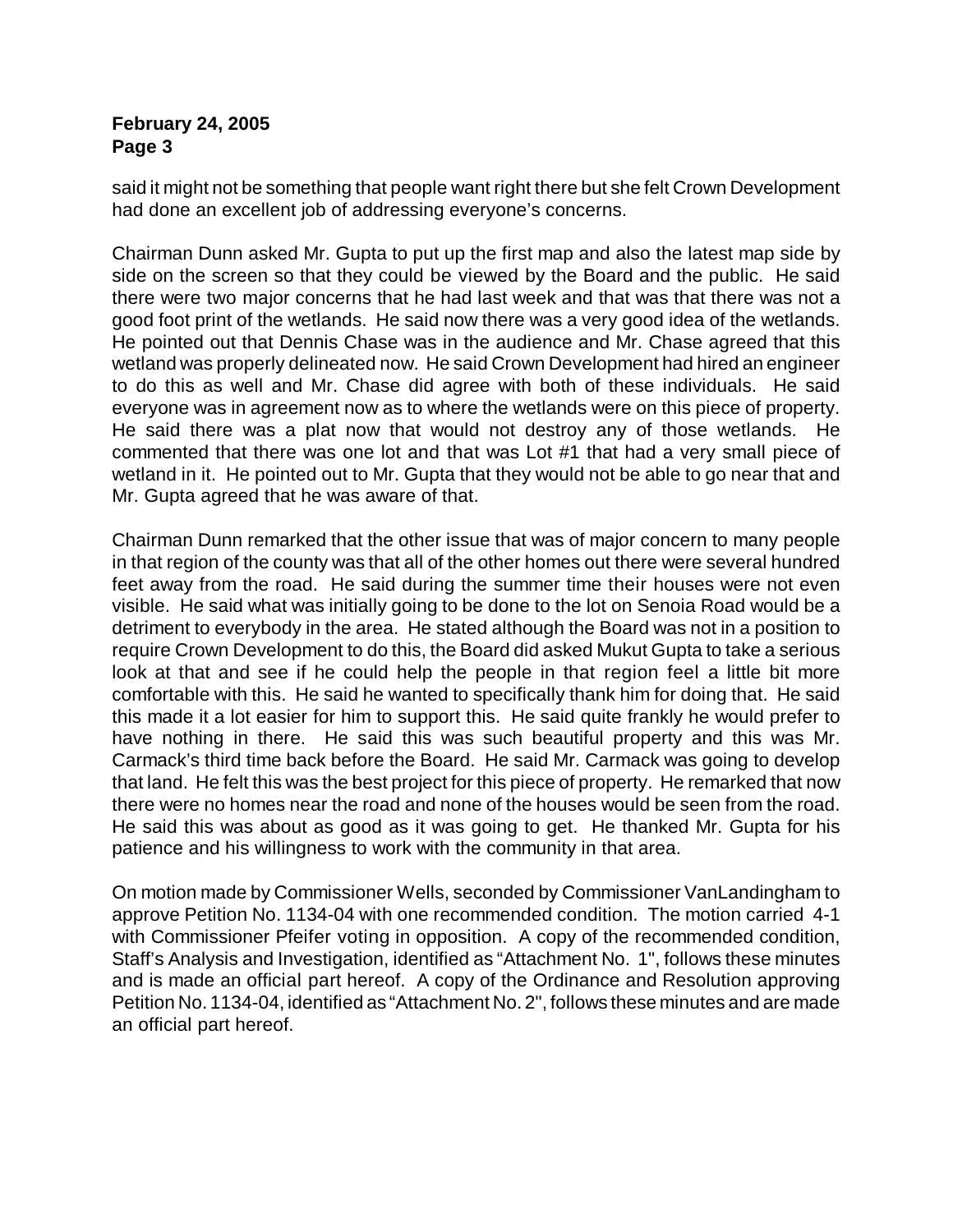### **ORDINANCE NO. 2005-05 - AMENDMENTS TO THE FAYETTE COUNTY ZONING ORDINANCE, ARTICLE V. GENERAL PROVISIONS REGARDING CARPORTS, DETACHED APPROVED:**

Zoning Director Aaron Wheeler said these were amendments to the Fayette County Zoning Ordinance, Article V. General Provisions regarding Carports, detached. He said the Planning Commission recommended approval (4-1).He pointed out that this item was tabled from the January 13, 2005 Commissioners' meeting.

Chairman Dunn asked Mr. Wheeler what changes had been made to this ordinance.

Mr. Wheeler replied that when this item was presented to the Board on January 13<sup>th</sup> it was requested that staff take this back for further review as opposed to the way in which it was presented which had a negative look and feel to it telling people what could not be done. He said the Planning Commission had reviewed this further and had taken that particular part out of the ordinance. He said a statement had been put in to indicate something more specific. He said he was bringing this back to the Board as the Planning Commission had recommended.

Commissioner Wells remarked that the statement was that structures shall be constructed of the same material or types of material as the principle structure on the property or of metal.

Chairman Dunn asked if there was anybody present who would like to speak in favor or against the change in this ordinance. Hearing none, he asked for the Board's pleasure in this matter.

On motion made by Commissioner Pfeifer, seconded by Commissioner Wells to approve Ordinance No. 2005-05 which were the amendments to the Fayette County Zoning Ordinance, Article V. General Provisions regarding Carports, Detached, discussion followed.

Commissioner VanLandingham said he was having some difficulties with several things and this was one of them. He said this required a permanent foundation and some of the uses of these types of structures were to go over motor homes. He remarked that motor homes were a lot like boats in that the happiest day in a motor homeowner's life was when they purchased the motor home and the next happiest day was when the homeowner sells it. He pointed out that when the motor home was gone, a slab would remain. He felt this would be a most unattractive object to have in someone's yard and something that was no longer in use. He said it also said that it would have to meet the wind load requirements. He said after discussions began, there had been some fairly high winds in the last few months. He said he had purposely looked at these structures that the county was trying to regulate and not a one of these had been damaged. He felt the county's ordinances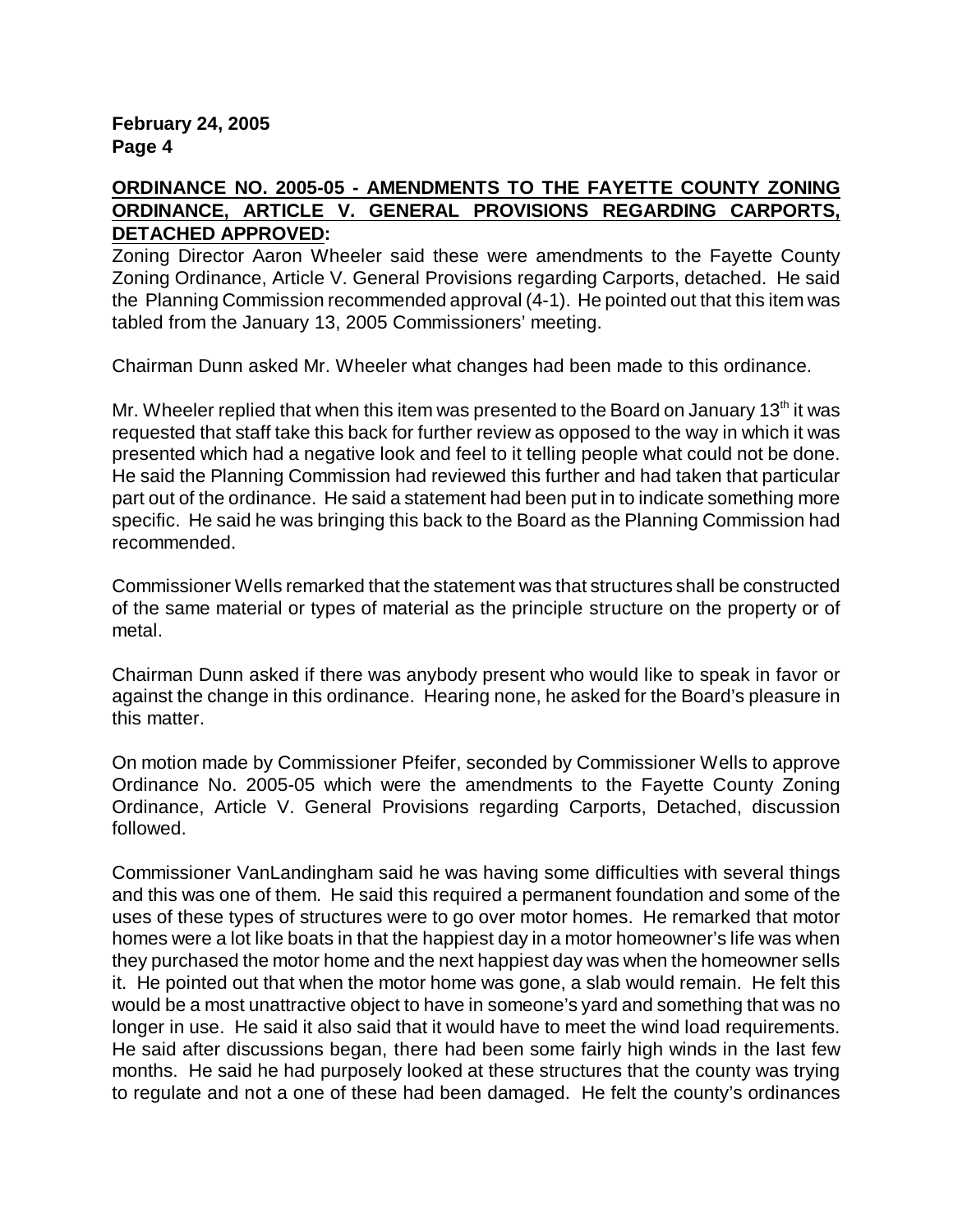needed to protect people and not inconvenience them. He felt this would be an inconvenience. He said he had no problem with having a building permit to put a structure up because there were some of these structures that did have a tarp type cover with cording. He said he had a problem when the county starts putting a lot of requirements on the county's population. He said he could not support this amendment the way it was currently worded.

Commissioner Frady said he felt he could support this if the slab portion was removed from the amendment. He said people do not live in their homes for a 100 years and after they move the people moving in might not want this slab. He said there would be an expense that these people would have to pay to remove the slab. He felt if a homeowner had a hard compacted surface as indicated in the ordinance, it would be sufficient and no compound would have to be put on the ground. He said if it was a compacted area with gravel and was sufficient to meet the county's ordinances, then he could support it.

Commissioner Wells interjected that actually this was not a new addition to the carport ordinance in the first place. She said she had a problem if this structure was going to be built out of a material that was metal or something similar to what was in the house and the ground stamped down really hard, she felt the ground might not keep that piece of metal in place. She pointed out that there had been some damage in her area with carports after the last storms that went through Fayette County. She said there were some pieces of metal that flew around. She said she was really hesitant about giving people the possibility of putting up something that was heavy that might have the potential to fly around in storms without securing it as much as possible.

Commissioner Frady felt holes could be dug and concrete poured in and then the metal poles would stay there forever.

Commissioner VanLandingham said he had seen more damage done to the tin roofing than he had seen done to these type of carports. He said there were uses on farms for equipment that this would be a very economical structure for a person to put up to protect equipment. He said he would have a difficult time approving this amendment.

Chairman Dunn questioned what the original Section 5-10 said. He said the Board was in somewhat of a dilemma here because it was trying to adopt the new words and the new words being objected to were the words that were already in the ordinance but not included. He asked if the Board wanted to proceed and approve the words, then staff could take a look at the other.

Commissioner Frady said a compacted area was sufficient in the county's ordinance for someone to park on.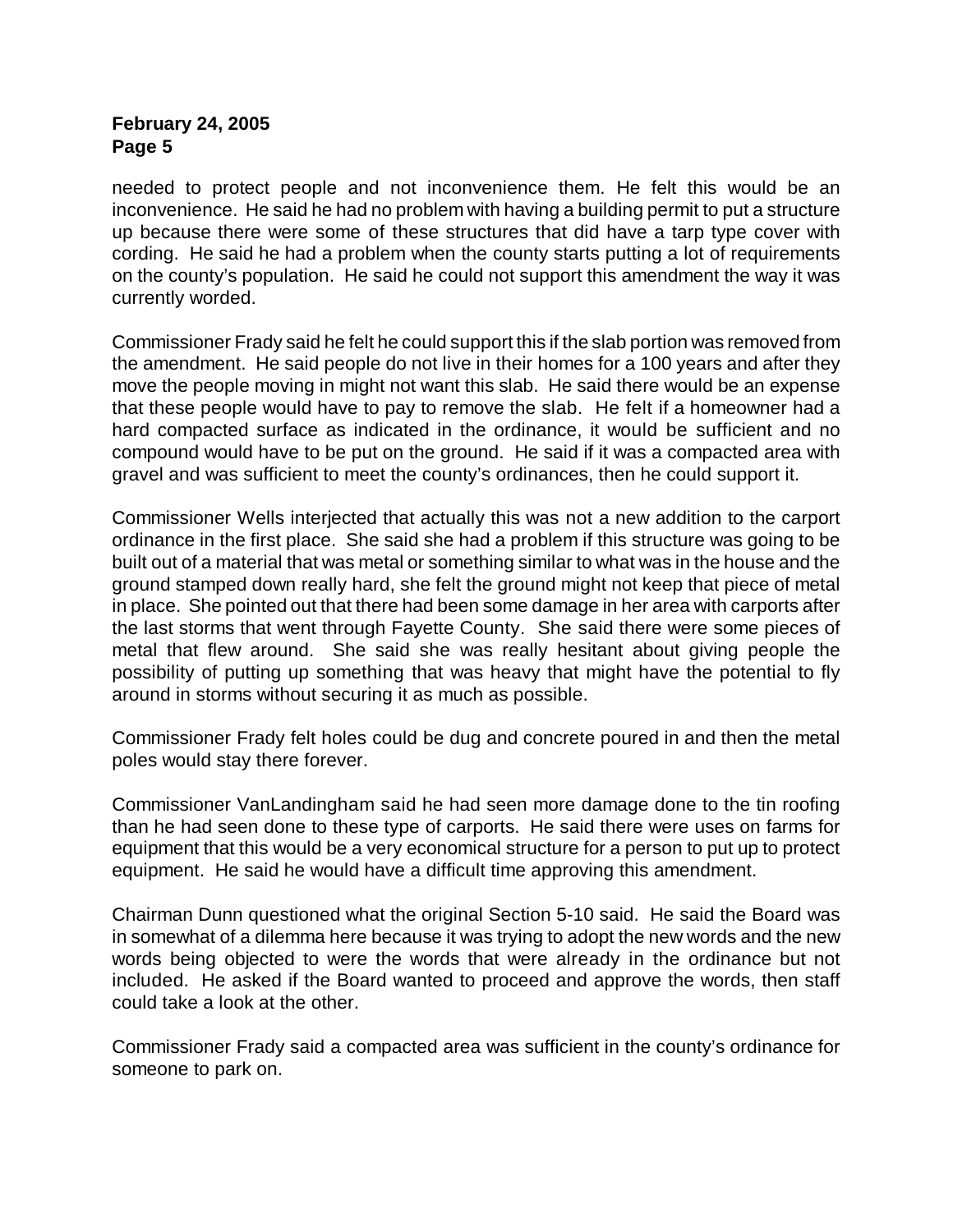Chairman Dunn said he understood that but the only thing the Board was asked to discuss was the types of building materials.

Commissioner Wells said she was concerned that this matter had been brought up on two different occasions and had discussed it several times. She said it seemed like every time this matter came up there was something new that someone decided that they were not comfortable with. She said she was not sure that this was the best use of staff's time. She said she would like to see matters addressed in a more comprehensive fashion. She said the matter before the Board tonight was the changing of the particular verbiage. She said this was what the Board had asked staff to do and the Board needed to act on that. She said if the Board wanted to go back and look at the rest of it, then the Board could do that. She felt for the Board to continue this discussion back and forth when staff had done what the Board asked was not appropriate.

Commissioner Frady said he was not sure that the Board had asked staff to put this verbiage in there. He said he thought the Board had just asked staff to change it.

Commissioner Wells said the Board had not asked staff to address the slab foundation which was already in existence.

Chairman Dunn clarified that Commissioner Wells was suggesting that the Board approve the changes and address the other issue separately.

Commissioner VanLandingham said he wanted to read something that was in his book. He remarked that it stated that the issue of detached carports had been brought to the forefront due to the proliferation of the prefabricated metal carport structures that had been popping up all over Fayette County. He said the ease of assembly along with a relatively low cost make these an attractive option for a homeowner who wanted to have a cover over their automobiles and did not want to go to the expense of building a full fledged garage or attached carport. He said there was currently nothing in the ordinance that addressed this issue and because of that these structures were not allowed. He said there was nothing in the ordinance about these but now it was being said that this was in the ordinance.

Chairman Dunn pointed out that it was included in the original proposed change. He said when the Board sent it back, staff was asked to review it.

Commissioner VanLandingham interjected that it was not in the ordinance because the Board had not adopted that.

Chairman Dunn said the Board had asked staff to review the types of materials in construction.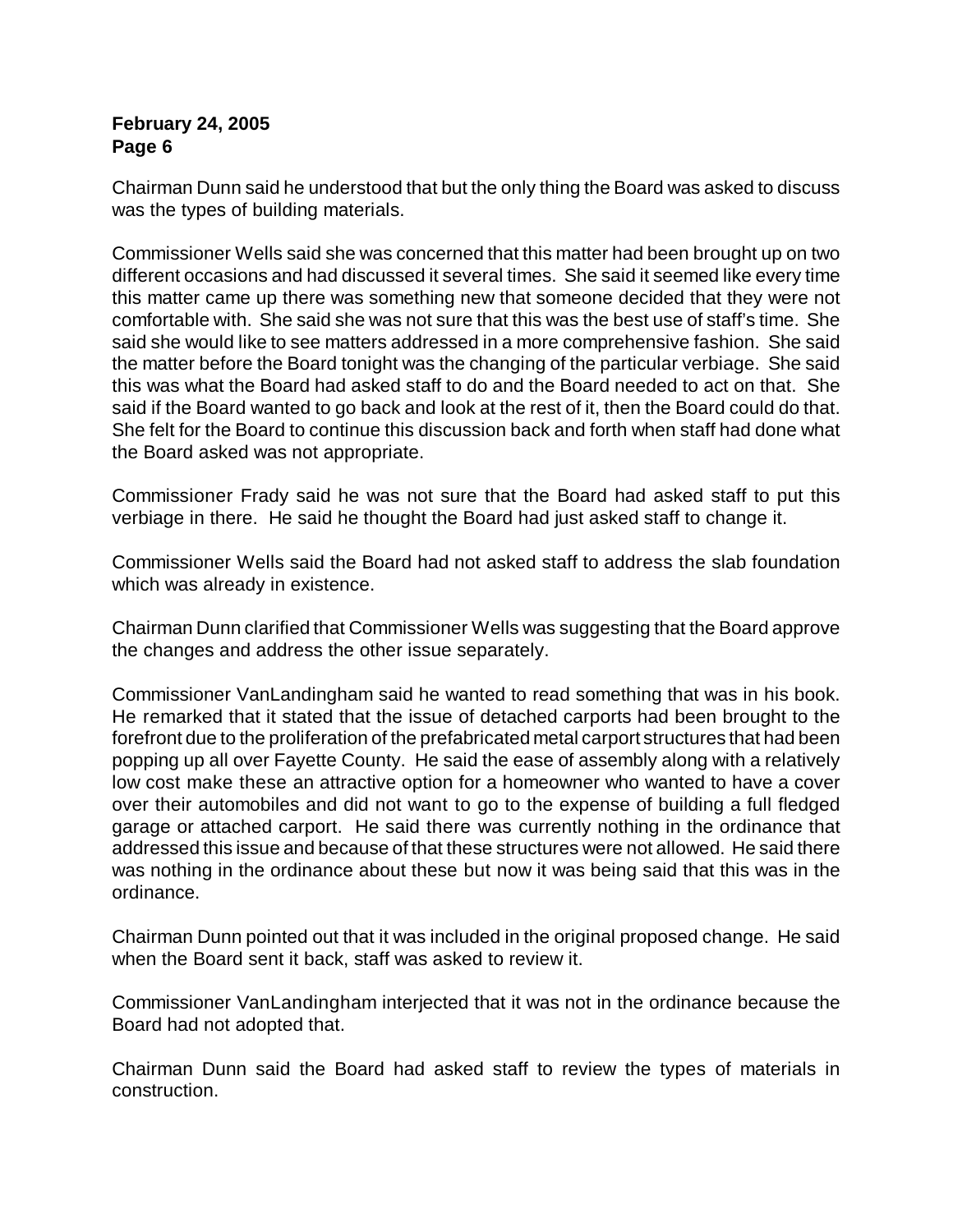Commissioner Frady felt the Board had done this as a matter of safety. He commented that a piece of fabric flying through the air was not going to cut one's head off like a piece of metal should the wind be strong enough to take it off a building. He said staff also said that because these were not addressed in the ordinances, they could not be built. He said that was not true. He said the Board was trying to come up with something that would address this situation and materials. He said the way this was written, he was not concerned about all of the materials that they were using except the slab. He said if he did not like that, then he would oppose it.

Chairman Dunn remarked that one other thing that the Board had discussed at the last meeting was grandfathering people who had already constructed these. He said there was a question about whether or not people would have to take them down if they did not comply with this ordinance. He recalled most of the Board members were against that and anything that was already up was grandfathered. He said citizens who have had these structures on their property for the last five years would not be given a hard time.

Commissioner VanLandingham questioned how the county would determine when these structures were constructed. He said if someone asked him for a sales receipt for that product, he would not have it because he does not save sales receipts for anything. He said the Board could not expect citizens to keep a sales receipt just so they would be in compliance.

Commissioner Frady said he did not understand why people would have to put down an expensive slab just for this carport.

Commissioner Wells interjected that there was a motion and a second on the floor and she would like the Chairman to call the question.

The motion carried 3-2 with Commissioner VanLandingham and Commissioner Frady voting in opposition. A copy of Ordinance No. 2005-05, identified as "Attachment No. 3", follows these minutes and is made an official part hereof.

Chairman Dunn remarked that Commissioner VanLandingham and Commissioner Frady made some good comments regarding the slab and if they so desired he felt it would be a good idea to look into that issue at a separate time.

**CONSIDERATION OF PROPOSED AMENDMENTS TO THE FAYETTE COUNTY ZONING ORDINANCE ARTICLE V. GENERAL PROVISIONS REGARDING SECTION 5-9. SINGLE-FAMILY DWELLING, A. ADDITIONS TO A SINGLE-FAMILY STRUCTURE PRESENTED BY THE ZONING DEPARTMENT. THE PLANNING COMMISSION RECOMMENDED APPROVAL AS SUBMITTED 5-0. THIS WAS TABLED FROM THE JANUARY 27, 2005 BOARD OF COMMISSIONERS' MEETING:**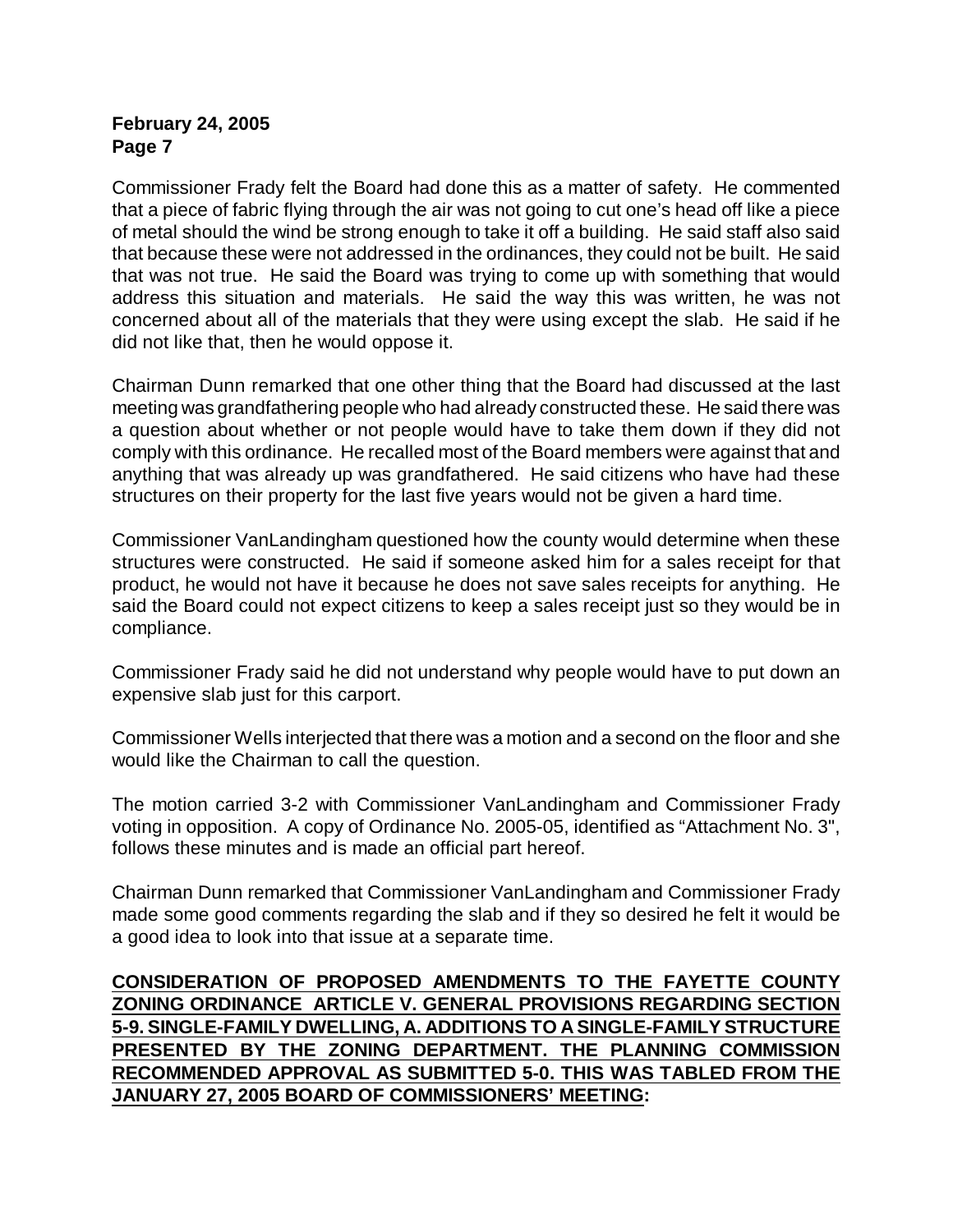Chairman Dunn announced that this item had been withdrawn from the agenda.

# **PETITION NO. RP-032-05:**

Director of Zoning Aaron Wheeler read Petition No. RP-032-05 for a Revised Final Plat, McClenny Estates, Chris England, Owner/Agent. He said this request was to subdivide Lot 3-C/4-C (which was combined as one tract on 08/09/82) and add property from Lot 5- C/6-C (which was also combined as one tract) to create three (3) single-family dwelling lots consisting of the following: 1.067 acres for Lot 3-C, 1.014 acres for Lot 4-C, and 1.898 acres for Lot 5-C/6-C. He said this property was located in Land Lot 16 of the 7th District, fronted on West Lake Drive and Lakeside Drive, and was zoned R-40. He said the Planning Commission recommended approval and Staff reported that the request complied with technical requirements.

Chris England, 400 Lakeside Drive, Fayetteville remarked that he had purchased the property from the county approximately four years ago. He said it had been advertised as two lots. He said he had discovered that it had been combined in 1982 by the previous owner. He said he was requesting to resubdivide the property back into two lots. He asked for the Board's consideration in approving his request.

Chairman Dunn asked if anyone wished to speak in favor of this petition. Hearing none, he asked if anyone wished to speak in opposition. Hearing none, he asked for the Board's pleasure in this matter.

On motion made by Commissioner Wells, seconded by Commissioner Pfeifer to approve Petition No. RP-032-05, discussion followed.

Commissioner VanLandingham said he had noticed that there was a well house on the property line.

Mr. England replied yes, that was correct. He said when he had resurveyed the three properties, apparently an adjoining property owner had built a well on the corner of their property. He said it appeared that this building was located over the line a couple of feet.

Commissioner VanLandingham asked if the well house went with the existing house now.

Mr. England replied no, that this belonged to an adjoining property owner next door.

Commissioner VanLandingham questioned if there was already an existing structure, had an alternate site for a septic system been identified on this property where the house is standing now.

Mr. England replied that there was an existing house on the third lot.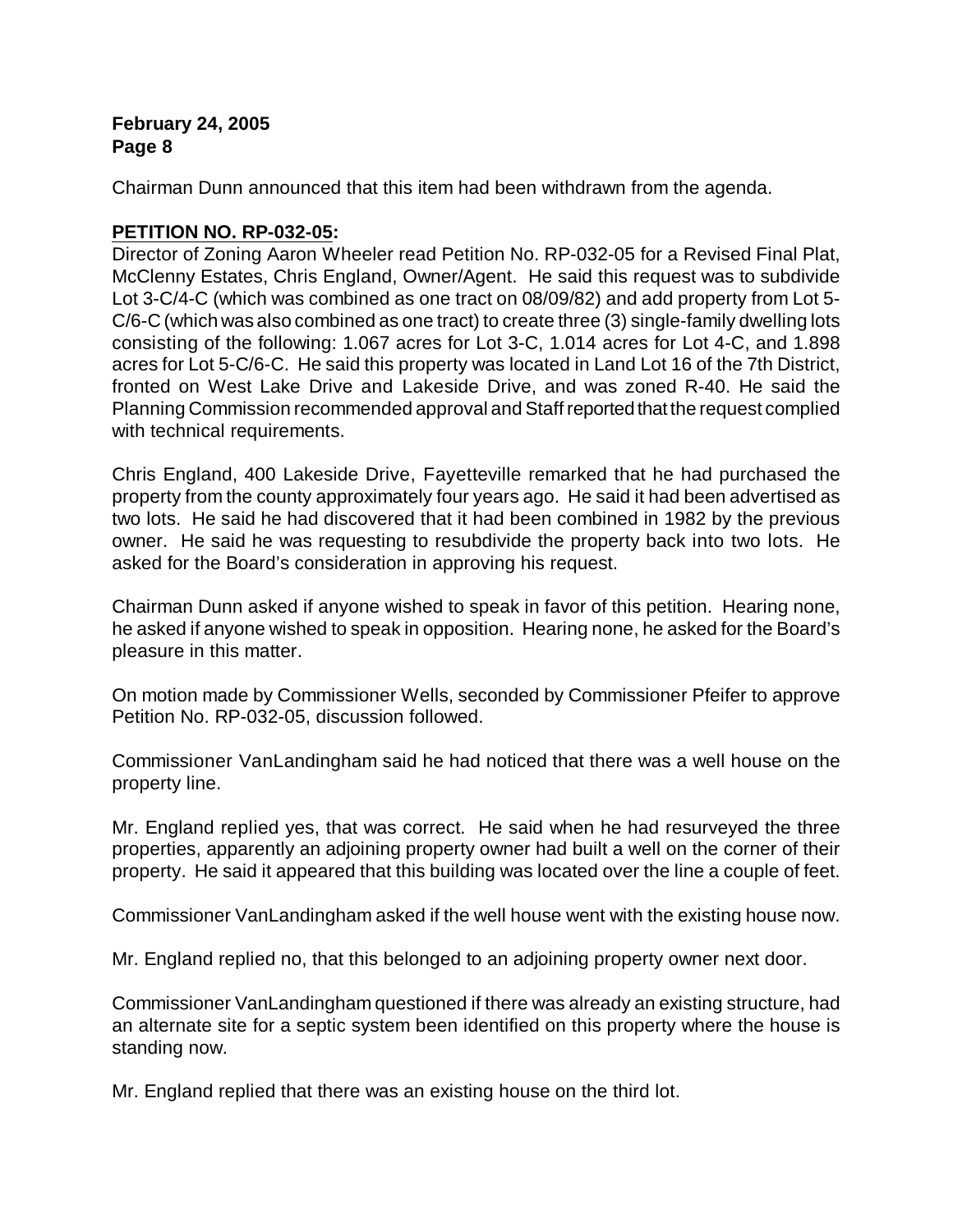Commissioner VanLandingham said he was referring to the house that had the pool with it.

Mr. England remarked that this was his house.

Commissioner VanLandingham asked him if there was an alternate site for a septic system on that piece of property that was identified with this house.

Mr. England responded that none had been requested.

Commissioner VanLandingham remarked that if this petition was approved, Mr. England would have to have a site for the septic tank as well as an alternate site.

Mr. England said he did not understand the definition of an alternate site.

Commissioner VanLandingham responded that in case the main septic system failed, there would have to be another septic system.

Mr. England remarked that he was certain within the two acres that there would be plenty of space available for an alternate septic tank.

Chairman Dunn asked how long the house had been on the property.

Mr. England replied the house had been there since 1971.

Chairman Dunn said he did not believe the requirement for two sites existed then.

Commissioner VanLandingham questioned if the Board approved these changes if this would bring that issue forth.

Commissioner Wells responded no and stated that this was an existing structure. She pointed out that it would pertain to the new lots but not the existing one.

Chairman Dunn remarked that there would have to be two sites on each of the new lots. He said if there was a problem, then Mr. England would have to find a new location.

Mr. England remarked that the only reason he was taking property away from his lot and adding to these lots was because in 1970 the property had surveyed up to be one acre. He said due to today's standards the property was surveyed up to something less than one acre. He said he was taking off approximately four to five feet from his property and adding it to it to bring the property back to a true one acre for approval.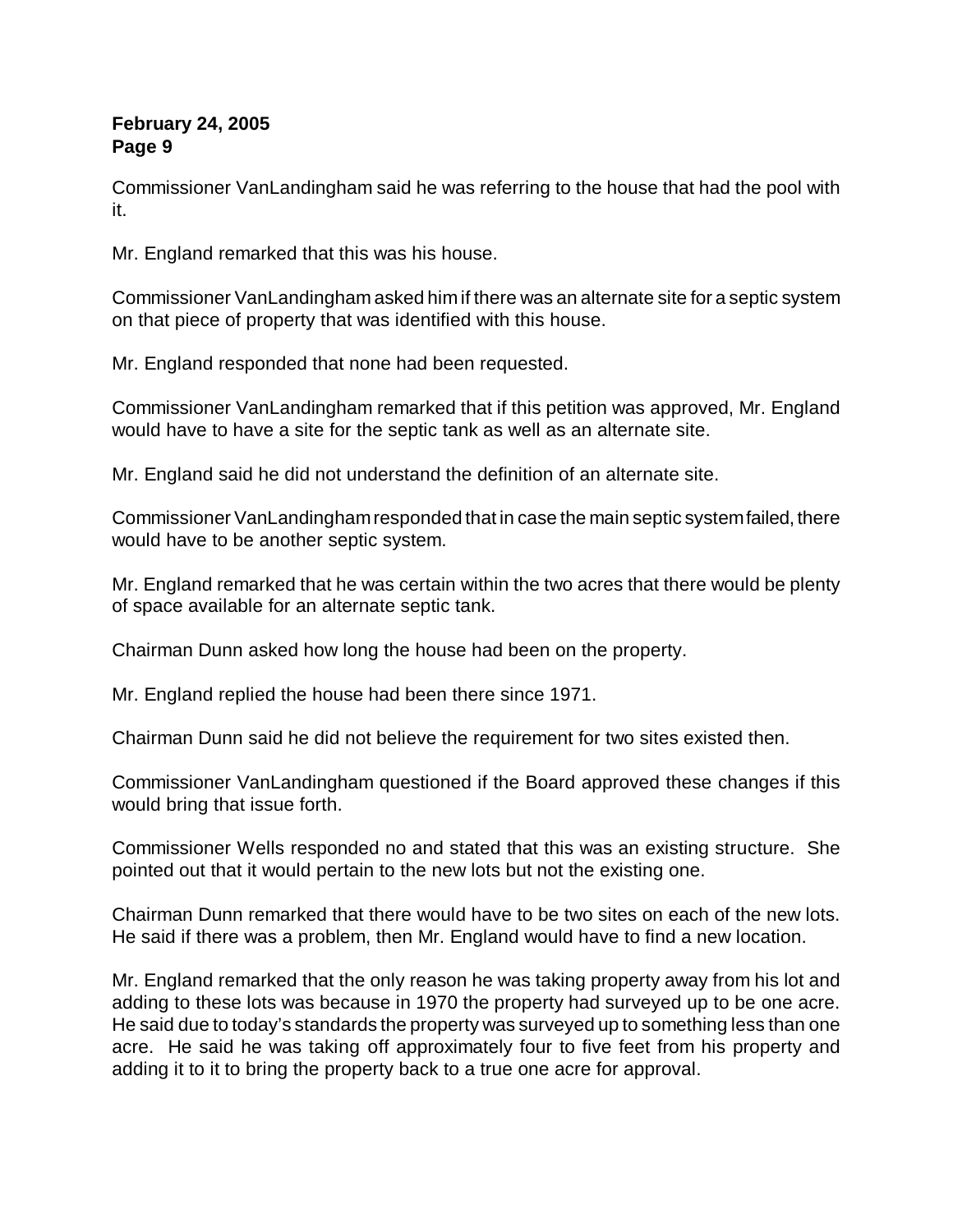The motion carried 5-0.

#### **PETITION NO. T-014-05:**

Consideration of Petition No. T-014-05, Donald W. and Jane Smith, Owners, and Harry R. Stamper of Sprint PCS, Inc., Agent, request to construct a 180 foot Monopole Telecommunications Tower plus a 12 foot lightning rod. This property is located in Land Lot 33 of the 7th District, consists of 34.5 acres, fronts on Ebenezer Road, and is zoned A-R. Proposed tower does not comply with the 2 mile separation between tower facilities. The Planning Commission recommended to table said petition until March 3, 2005.

Chairman Dunn announced that this matter would be withdrawn from the agenda and heard by the Board of Commissioners on March 24, 2005.

# **PETITION NO. 1138-05:**

Director of Zoning Aaron Wheeler read Petition No. 1138-05, Dan V. Stinchcomb, Owner, and Randy Boyd, Agent, request to rezone 18.75 acres from R-40 to C-H to develop a nonresidential subdivision consisting of ten (10) lots for commercial highway uses. He said this property was located in Land Lot 39 of the 7th District and fronted on S.R. 54 West and Huiet Drive. He said the Planning Commission recommended to deny the C-H zoning and recommended approval as O-I (4-1). He said staff recommended denial.

Randy Boyd, Agent for Dan Stinchcomb, remarked that both of these requests come from the same piece of property.

Chairman Dunn said the Board was aware of that but the Board would have to deal with each request separately.

Mr. Boyd remarked that the property was currently zoned R-40. He said he was requesting approximately a nineteen acre tract to be developed as commercial highway with a proposed commercial highway subdivision. He said as the site plan indicated the property was located West of Huiet Drive. He remarked that the property directly across from Huiet Drive to the East was zoned C-H and directly across S.R. 54 was zoned O-I and diagonally across from this property was zoned C-H. He said he was requesting that this property be approved as a commercial highway subdivision.

Chairman Dunn asked if anyone wished to speak in favor of this petition. Hearing none, he asked if anyone wished to speak in opposition to this petition. Hearing none, he asked for the Board's pleasure in this matter.

On motion made by Commissioner Wells, seconded by Commissioner Pfeifer to deny Petition No. 1138-05, discussion followed.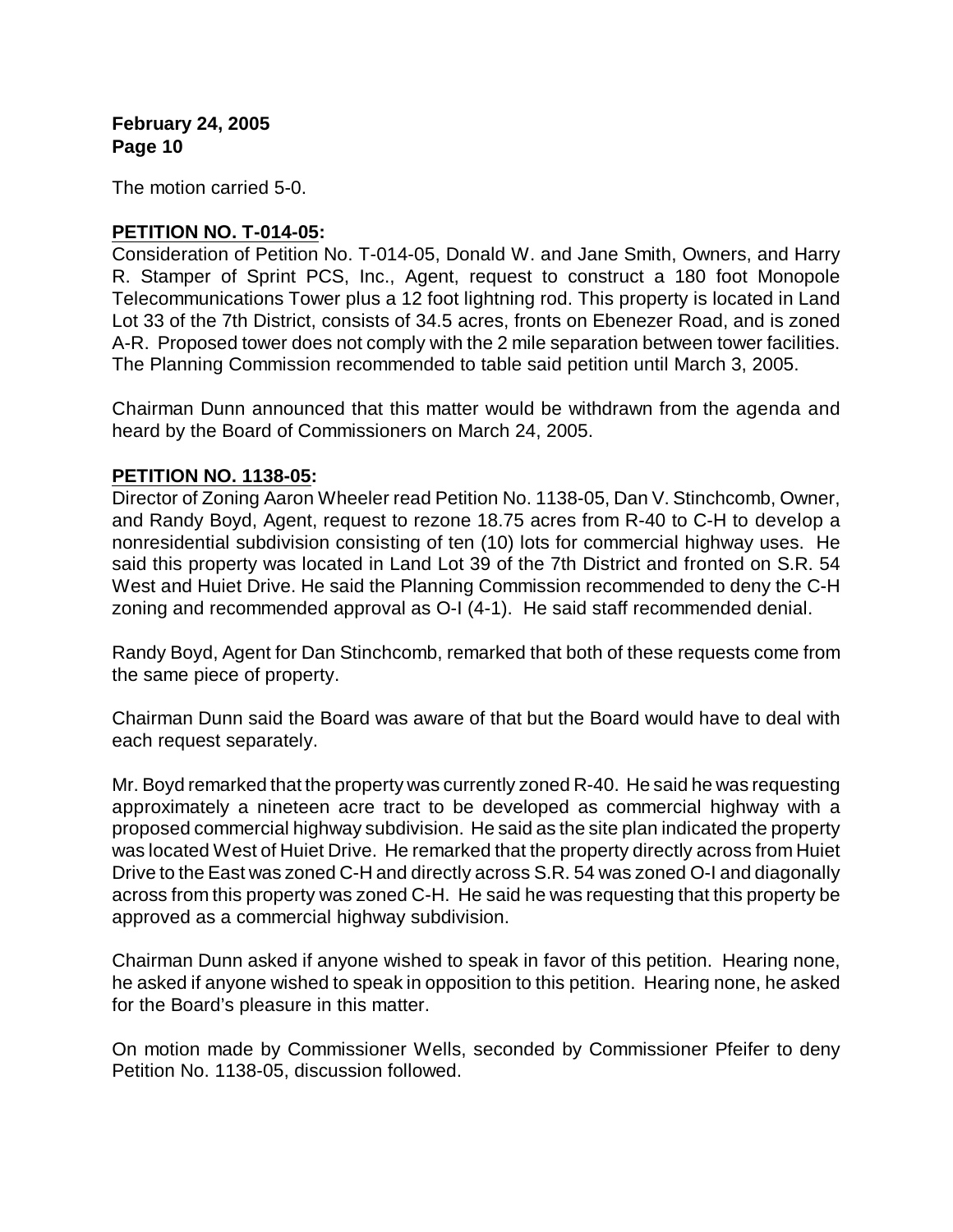Commissioner VanLandingham asked if this was a complete denial or approval as O-I.

Commissioner Wells responded that this was a complete denial according to staff's recommendation.

Chairman Dunn remarked that staff had recommended denial and Planning and Zoning had recommended O-I.

Commissioner Wells stated that this was located on page 3-7 of the Staff's Analysis. She there were four issues listed under the Analysis.

Commissioner VanLandingham said he would like to see the Board consider O-I. He said the Planning Commission recommended that if it fits the overlay on S.R. 54. He felt it would be a fairly good fit for O-I in that area.

Commissioner Frady said he did not have a problem with O-I. He felt at the time the S.R. 54 overlay zone came into existence there was approximately 35 acres of commercial property in the area of Tyrone Road between the two Huiet Drives. He said at that time the Board had remarked that once that property was used up some more commercial in that area might be considered. He said they had felt that was what was best suited for it. He said there was O-I in most places out there. He said the Board had approved property for Office Institutional as long as the property was not located within a subdivision. He said the buildings had to conform to residential buildings so they fit in a neighborhood. He said the reason this had been done was to protect the citizens living there now. He said the Board had made offices look like houses thinking that at some time in the future they would not stay there forever. He said the Board did say at that time that some commercial would be considered in that area. He said he could support O-I.

The motion carried 3-2 with Commissioner VanLandingham and Commissioner Frady voting in opposition. A copy of the Ordinance and Resolution denying Petition No. 1138- 05, identified as "Attachment No. 4", follow these minutes and are made an official part hereof.

Commissioner Frady said he would like to make a motion approving this for O-I. He said O-I had not been considered.

On motion made by Commissioner Frady, seconded by Commissioner VanLandingham to approve Petition No. 1138-05 as O-I zoning. The motion failed 2-3 with Chairman Dunn, Commissioner Wells, and Commissioner Pfeifer voting in opposition.

# **PETITION NO. 1139-05:**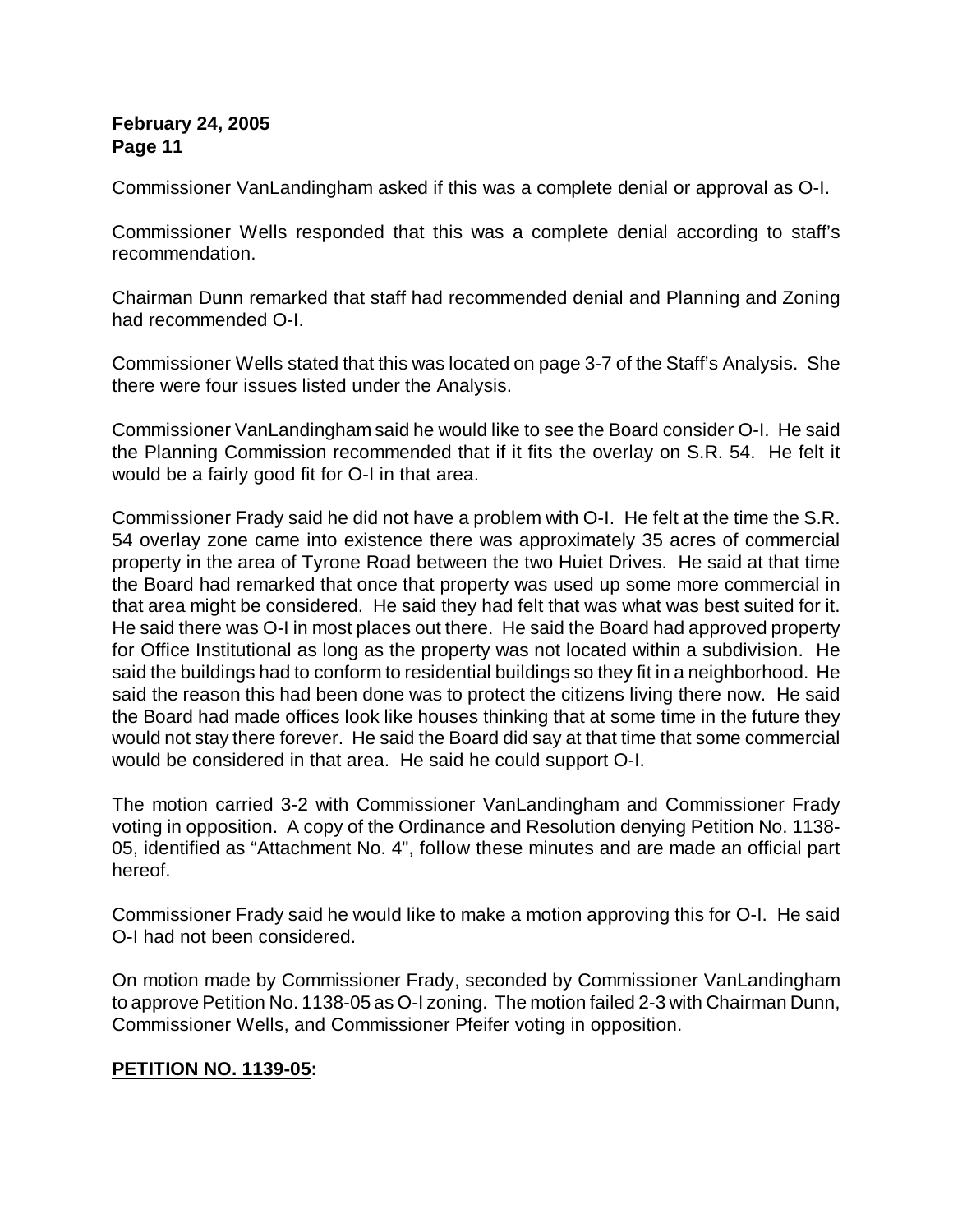Director of Zoning Aaron Wheeler read Petition No. 1139-05, Dan V. Stinchcomb, Owner, and Randy Boyd, Agent, request to rezone 268.05 acres from R-40 and A-R to R-50 to develop 182 single-family dwelling lots. He said this property was located in Land Lots 5, 28, 29, and 30 of the 7th District and fronted on Davis Road and Ebenezer Church Road. He said the Planning Commission recommended denial (5-0) and Staff recommended approval of the property North of Davis Road and denial of the property South of Davis Road.

Randy Boyd, Agent, remarked that he was proposing part of a 872 acre tract. He said Mr. Stinchcomb purchased the property in 1999. He pointed out that the total tract of land was 872 acres. He said all of the property North of the proposed project was zoned R-40. He said he was requesting the highlighted area of the map be zoned R-50 to be in line and continue the theme of this subdivision. He said up in the Northern portion of the property a recreational area with amenities package with a pool and tennis courts was proposed and also use the lakes. He said they would start developing in the Northeast quadrant and work South so that the tracts that they were requesting would be later in the development. He said a market analysis had been done of certain subdivisions of the area that they felt would be compatible to this. He said they felt it would be in line with the Highgrove Subdivision. He said the average price of a lot in the Highgrove Subdivision last year was \$100,000. He said they anticipated the price of the lots in the proposed development starting at \$100,000 due to the land cost. He said this property had continue to sit here for the last five years and Mr. Stinchcomb was at the point now where it was time to be developed. He said they felt this would be a nice subdivision and a continuation of it along Davis Road down to Ebenezer Church Road. He asked for the Board's consideration to rezone this property to R-50 in order to be in line and continue the theme of the subdivision.

Chairman Dunn asked if anyone wished to speak in favor of this petition. Hearing none he asked if anyone wished to speak in opposition to the petition. He asked the Marshal to count the number of people standing in opposition.

The Marshal reported that there were 46 people standing in opposition.

Chairman Dunn asked for the people who wished to come to the podium to speak to remain standing. He counted ten people who wished to speak at the podium. He said each person would have three minutes to speak.

Terri Fopiano, 200 Hillred Drive, Fayetteville said she and the other speakers represented over 120 signatures that she had on a petition. She presented the petition to the Board. A copy of the petition, identified as "Attachment No. 5", follows these minutes and is made an official part hereof. She said everyone who signed the petition was in opposition to this rezoning request. She said she was before the Board representing her neighbors in the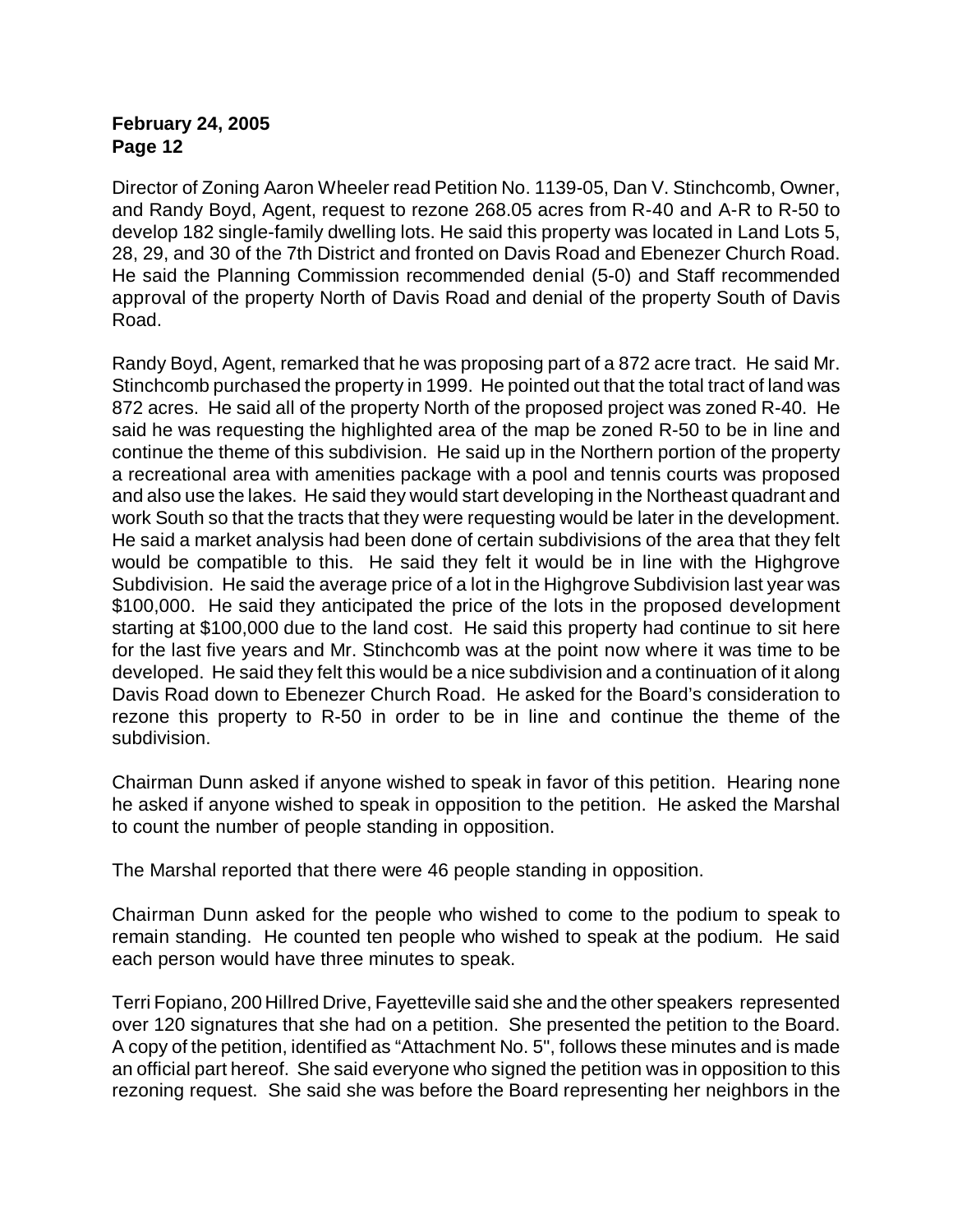adjacent areas. She said they were standing together in opposition to this request. She remarked that first and foremost the rezoning request did not adhere to the current zoning. She noted that the property was already constitutionally zoned and it also did not comply with the Land Use Plan. She said all of the surrounding property adjacent to the project was zoned A-R for five acre tracts. She remarked that the Engineering Department had not done a study on the flood plain. She noted that there would be over an \$8 million cost to the schools according to the letter from Dr. DeCotis dated January 14, 2005. She said it was stated in the newspaper that this was a request for a denial. She stated some of the things that citizens might consider if they could change this in some way would be that they would agree to R-85 zoning on tracts 1, 2 and 3 and A-R for tract 4. She said they would also agree with further setbacks on Ebenezer Church Road to comply with the right-of-way requirements of the county. She said they would also agree to greater green spaces and attention to wetlands and environmental issues. She said they would like to see a turn lane and acceleration lane added to the entrance of Ebenezer Church Road as well as a stop sign added. She said they would like avoidance of areas on the property where the Federally protected Lady Slippers flowers were found. She remarked that this land was also at a historical spot where one of the great skirmishes in the war between the States was fought on this land at Ebenezer Church Road according to the Fayette County Historian. She said they would like to see the developer erect a historical marker at the entrance of the subdivision at Ebenezer Church Road as per Tony Parrott who is the President of the Fayette County Historical Society. She said this would be at a cost of \$1,500 to the developer and it would have to come from the State Historical Society. She said they would also like to see compliance with the county watershed protection buffers and setbacks. She said they would like to see fencing and arched gateway around the Phillips Cemetery on Davis Road as per regulations from the Fayette County Historical Society. She said there was a graveyard on Davis Road that was called the Phillips Graveyard. She said this covered two acres and was deeded to the county in 1880 by Mrs. Phillips. She said this cemetery was adjacent on all sides by Mr. Stinchcomb's land.

Steve Short, 180 Hillred Drive, Fayetteville remarked that he was Mr. Fopiano's neighbor. He said this was the first home that he had owned with well water and a septic system. He said he had done some checking and basically what comes into the septic system goes directly into the drinking water. He said he did not want to be forced in a few years to go on public water because of 182 more septic systems in a concentrated area. He said this would cost a few thousand dollars out of everyone's pocket that was involved. He said he had checked with the E.P.A. and they were saying that anything over forty septic tanks in one square mile causes one to lose everything that was diluted and it goes downhill from there. He said Terri had found information on the Fayette County website that indicated there must be a minimum of 1.5 acres in order to have a septic system in the county. He said one acre would not be fitting there either.

Chairman Dunn pointed out that information was incorrect.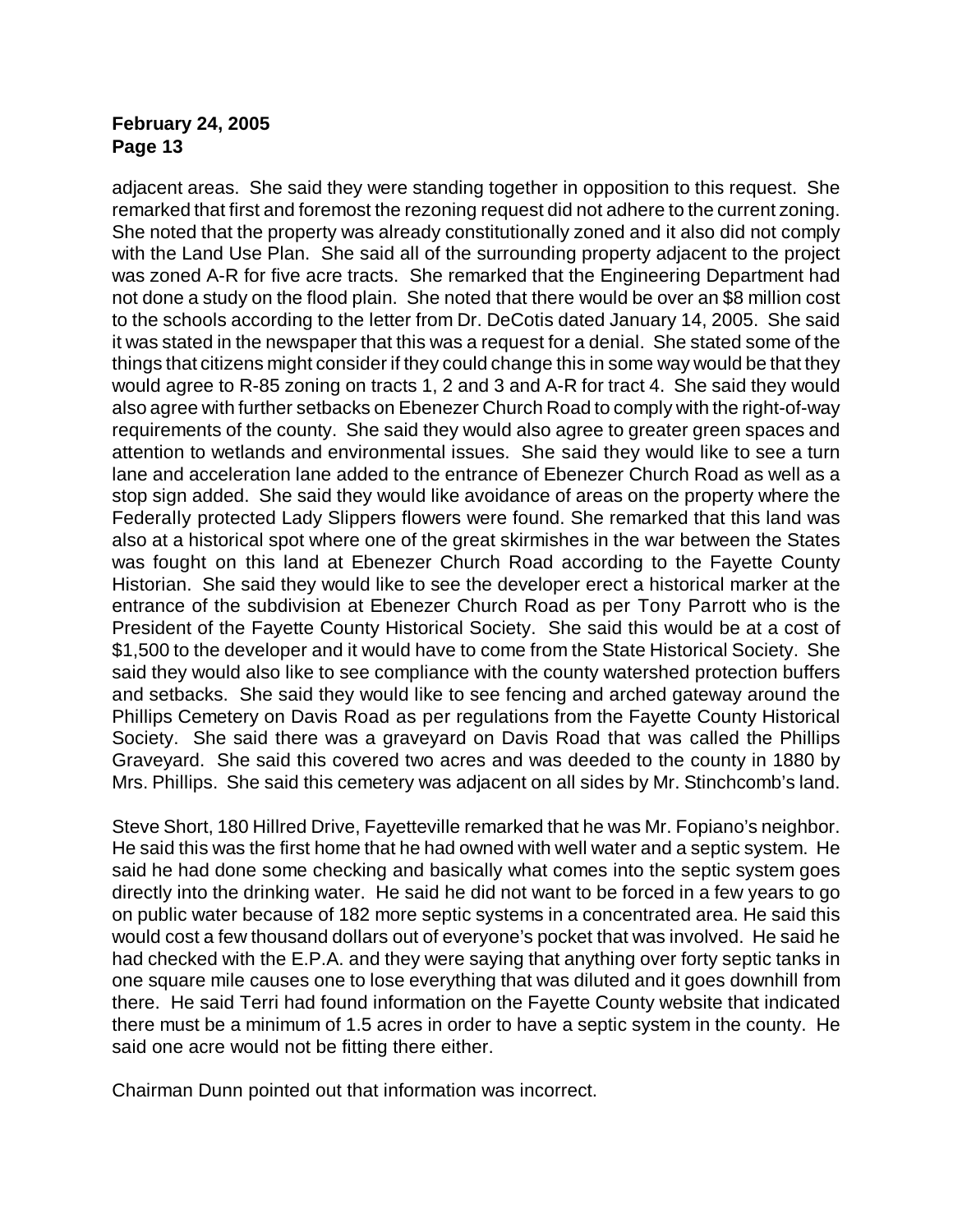Mr. Short remarked that there would be 180 more septic tanks located in a concentrated area. He said his home was located directly down the road and he felt if this project was approved, it would just be the start of 182 homes going in with septic systems. He said before long, he and his neighbors would be forced on public water. He said he was not happy about that.

Mary Hannum, 100 Martha's Cove, Fayetteville remarked that her home was located immediately adjacent to this property along Ebenezer Church Road. She said she only had approximately 72 feet on Ebenezer Church Road and it was a triangular shape lot. She said Martha's Cove Subdivision consisted of only thirteen lots but there was also one house from the Bridger Point Subdivision whose driveway comes onto Martha's Cove. She said this home was also represented on their portion of the petition. She said they were actually part of the watershed off Mr. Stinchcomb's property. She said all of the stormwater runoff comes down through the lots on Martha's Cove and down into Bridger Point Subdivision. She remarked that there were already drainage problems there. She said she had two very large drainage culverts on her property that were six feet deep. She said one of the culverts was at the corner of Ebenezer Church Road and that mainly services the drainage from Ebenezer Church Road itself. She said the other culvert was approximately 800 to 900 feet up the road. She said she had over 1,000 feet frontage there. She said there were actually two very large drainage ditches that come together right on Martha's Cove Road and go through a six foot culvert underneath the road and then go into a pond on her neighbor's property over on Lot #1. She said from there if more drainage was added into that then possibly the pond would even overflow and dump it very rapidly down into Bridger Point. She said being on the down slope of that she was also very concerned about another 182 septic tanks there. She said the Board would hear from other concerned citizens all of whom would have a little bit different concern but this all came down to density. She said this kind of density was just too much.

Jeff Stone, 206 Smokerise Trace, Peachtree City said he was actually purchasing seventeen and a half acres adjacent to this property. He said he had signed a contract last week with full knowledge of what was going on here. He said he had also attended the last Commission meeting. He remarked that he was also a businessman and owned a business in Peachtree City with thirty employees. He said they import machinery from all over the world and sell it all over North America. He remarked that Mr. Stinchcomb owned this land and he had the right to develop it. He felt the land should be developed consistently with the Land Use Plan. He said it was interesting to him when he watched the proceedings several weeks ago that the Planning Commission Chairman tried to offer a compromise that this land ought to be developed into two to three acre lots as was consistent with the Land Use Plan. He said it was interesting to watch the entire thing fall apart when a simple question was asked who would pave the road. He said he also had property in the North Carolina mountains and there were seventeen families that drive along a gravel road. He said they spend quite a lot of money trying to maintain it even with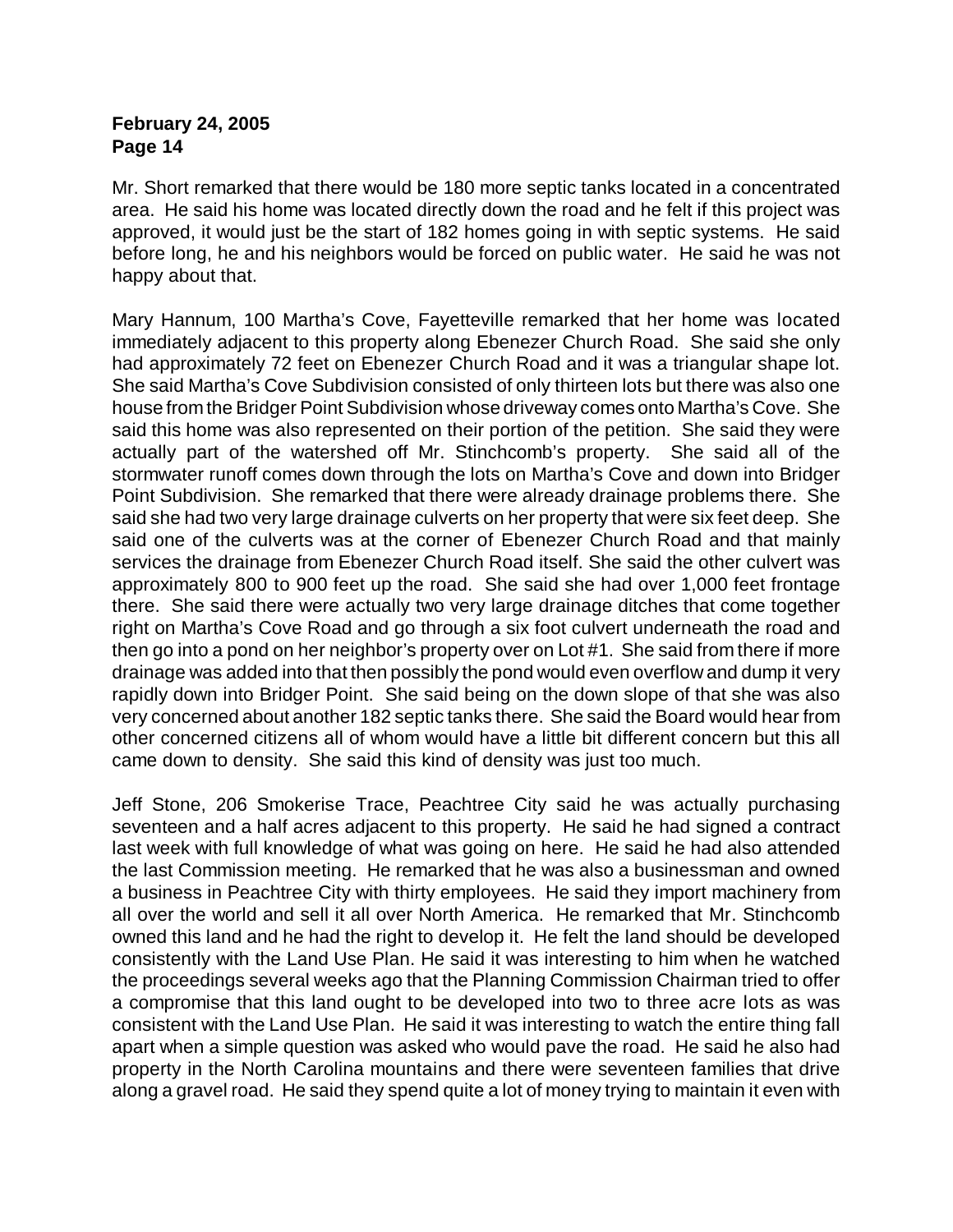seventeen people involved. He said if 182 homes were built on this property, then something would have to be done to the road. He said it was his view that everyone would have to make a compromise here. He said this property would be developed in some way. He stated that he would like to see the property developed into a property consistent with the Land Use Plan. He felt everyone involved including the county and the developer and the neighbors were going to have to compromise and find a way to black top that road so that it was reasonable for people to enter and leave that property when there were forty, fifty or 182 homes there. He said he would like to recommend that this rezoning be approved based on the Land Use Plan and the developer agreeing to pay some portion of the paving of this road.

Chairman Dunn clarified that Mr. Stone was against what the developer was asking for.

Mr. Stone responded yes that he was against the one acre density. He said he felt this would be too much and he felt something should be done to allow Mr. Stinchcomb to develop the land in a reasonable way.

Cecelia Ely, 550 Davis Road, Fayetteville said she owned the first thirteen acres on Davis Road at the West end. She said she had been there since 1984 and had complied with all of the county rules. She said she had built her mother a house a year ago. She said they had gone through the process to make sure her mother had five acres and she got six acres. She said there were two wells on the property and two septic tanks on the property. She said in all of the twenty plus years she had been on that property, school buses had never been allowed to travel down that road. She remarked that this was a dirt road and school buses were not allowed to travel on dirt roads. She pointed out that the entire road would have to be paved in order to supply school buses to that property. She said she had an additional seventeen names on her petition that she would like to add to the petition previously submitted by Terri Fopiano saying that citizens do not want the road paved. She said there were also some setback provisions on the property. She said her property boundaries were actual natural boundaries. She said there was a huge tree that was a boundary property line that would have to be moved in order to widen the road. She said there was also the Phillips Cemetery where her children had discovered that someone had stolen a grave out of the property. She said she had called and gotten the Historical Society involved and it was now known to be a Confederate Cemetery. She said they had discovered that in 1880 Mrs. Phillips donated this property and they would like to preserve the property and make sure that it was not disturbed any further than it had been already. She said she was also a business owner in Peachtree City and commented that she owned a medical practice. She said she understood the economics of building this property out but she also wanted to protect what she had built on that property in the last few years.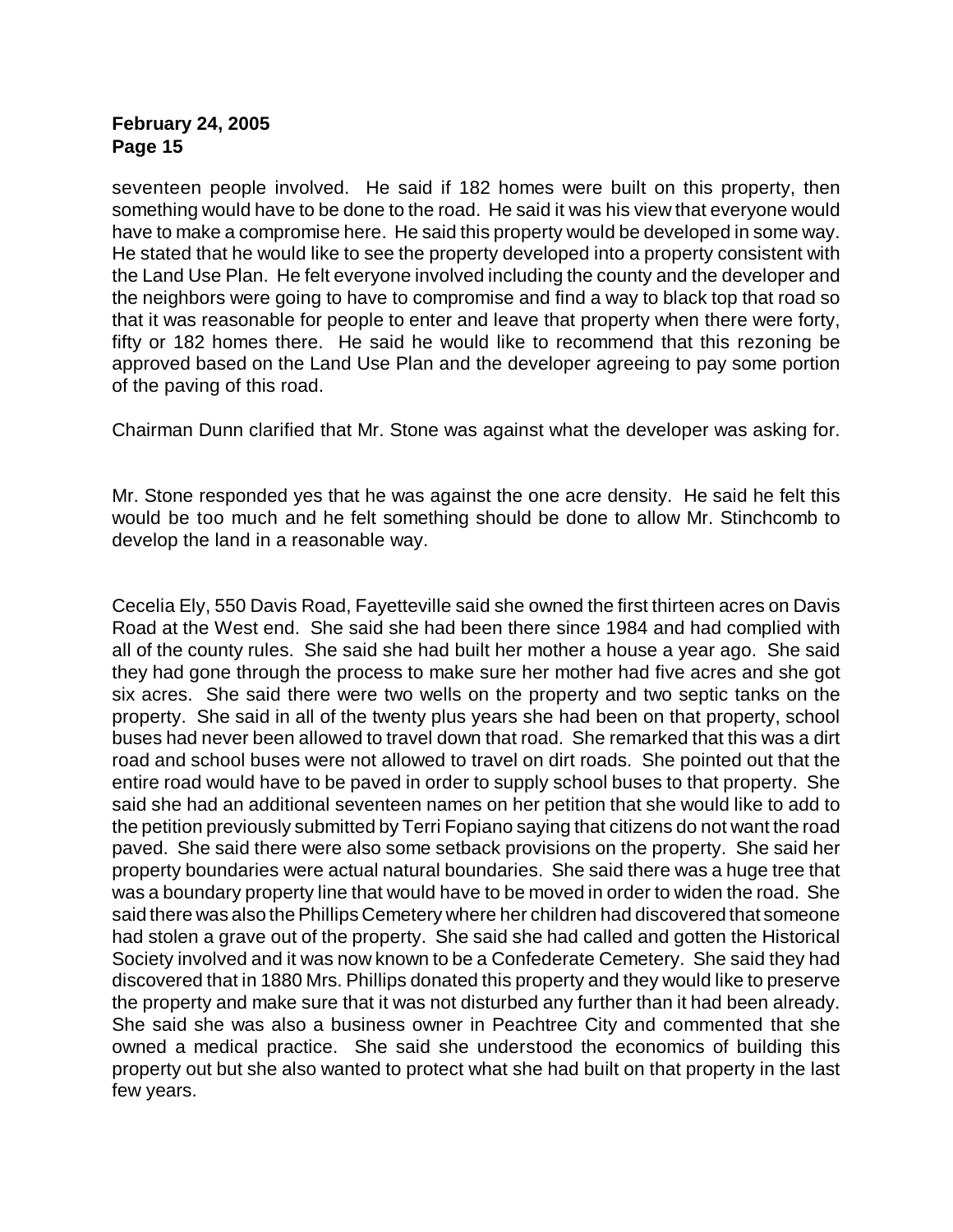Larry McNeal, 486 Ebenezer Church Road, Fayetteville said he had lived at this address for approximately twenty five years. He said it was interesting that this had come up again because approximately fifteen to twenty years ago the property owners along Ebenezer Church Road hired attorneys to get this deannexed from the City of Fayetteville when it was annexed into the City of Fayetteville with the same intent by a company out of Texas. He said everybody that lives out that way purchased their land and built their houses because they had five acre lots and wanted that type of lot. He said this was basically a complete redo. He said if this type of development was approved, then he would sell all of his property in one acre lots and leave the county. He said if this happened, this would not be the county that he had moved into twenty five years ago.

Mike McClellan, 118 Nelms Road, Fayetteville remarked that approximately fifty homeowners surrounding the area in question had shown up tonight to demonstrate their opposition to this rezoning request. He said more citizens had signed the previously mentioned petitions. He said there had been no one that stepped forward to say that they needed this higher density plan because there were no housing alternatives available to them. He said no one had stepped up and stated a compelling reason to deviate from the Land Use Plan. He said, if possible, he would like to ask the Commission to consider a modified version of the request that would call for a minimum of three acre parcels South of Davis Road. He asked the Board, if appropriate, to include in their comments a brief description of the City annexation process if it should take place and what the County's possible response might be. He said during the last week the media had portrayed annexation as a foregone conclusion if this request was denied by the County. He said if protocol allowed, some education here would be helpful to the citizens.

Trudy Whittington, 35 Country Trace, Fayetteville remarked that this was a private drive off of Ebenezer Church Road. She said the property that she owned would have five or six different lots that come up to the land that she used. She remarked that this was all quite disturbing. She said she and her husband had moved here thirty-five years ago with their two daughters. She said they had raised their daughters here in Fayette County. She said the quaint town that they had moved to had changed drastically. She said they had moved to Ebenezer Church Road never giving a thought that one day they would wake up to this horror that their property line could almost be in the City limits or even have one acre houses. She felt the full acreage there showed that they had purchased their property in good faith with everything surrounding them being A-R for five acre development. She said in a recent John Wayne movie that she had seen on television it was said that "a way of life would end—too bad—it was a good way too." She felt if this happened here, that a good a cherished way of life in Fayette County would also come to an end.

Ms. Whittington commented further on the Pink Lady Slipper flowers that were growing on the land adjoining her property. She said this flower was listed on the endangered species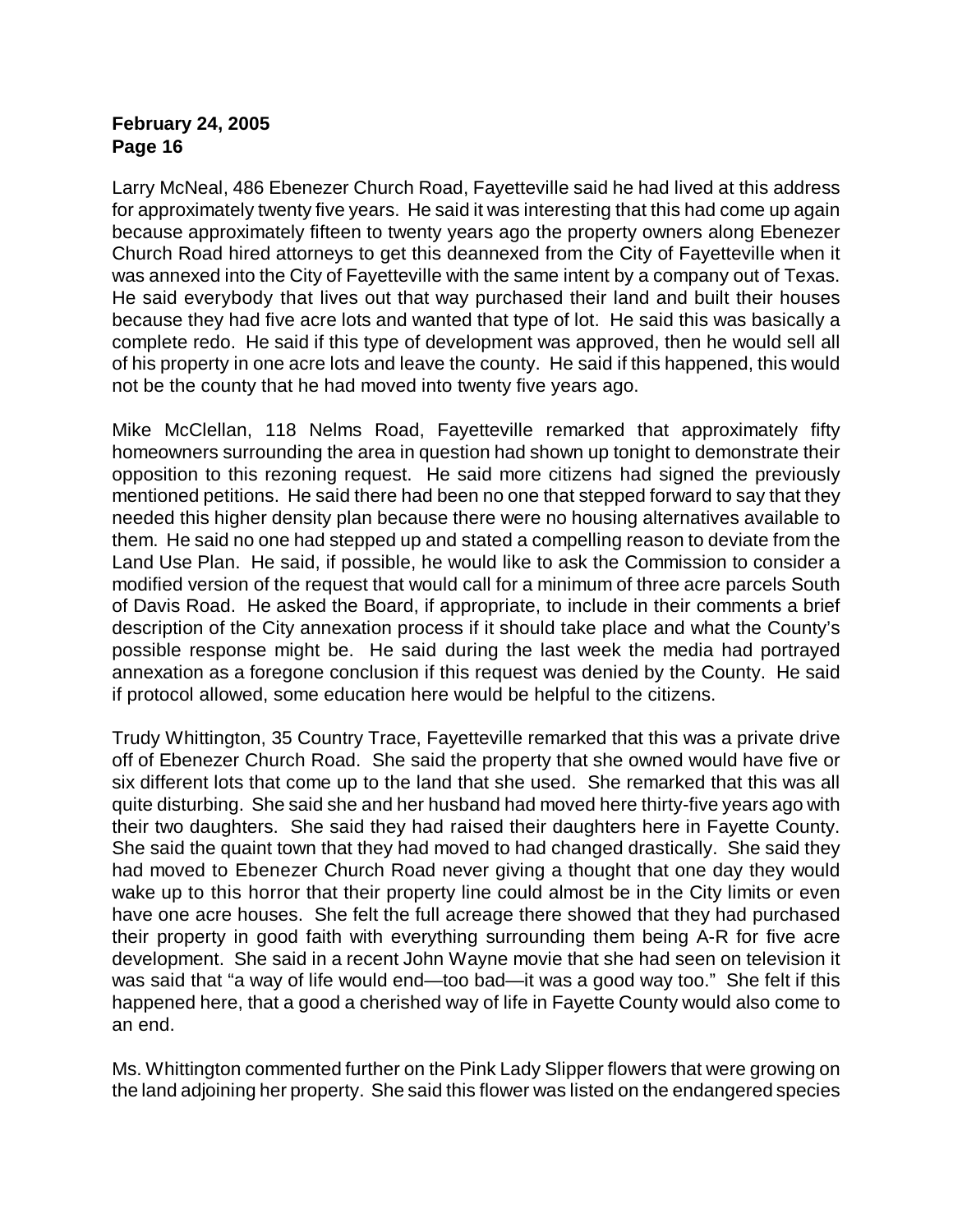list. She pointed out that this was a very unique plant and if transplanted they die within three years of the transplantation. She said the number one problem facing the endangered plants in Georgia was the loss of habitat. She said one could see the developments with five acre tracts such as Hillred, Country Trace, Martha's Cove and Bridger Point. She said when they sell them in five acre tracts they clear out a driveway and a spot for a house and not just tear down the entire property as this proposed development would. She said as a citizen she had choices, rights and responsibilities and she had tried to be a good citizen and uphold all of those. She said she had tried to train her children and her grandchildren in the same way. She said it was hard to try and instruct children when you see that governments can come in and just totally change your choices and your way of life. She said she did understand the right for development but she asked that it be no less than three acres.

Robert Howell, 175 Martha's Cove, Fayetteville said he had relocated to the Fayette County area in October as he relocated company headquarters here from New York City. He said as he looked at the area for places to live and that included looking all over this area and not only Fayette County but the surrounding counties. He said one of the things that he did was to go onto the Fayette County website and take a look at the Land Use Plan. He said he found this Plan quite attractive. He said the county's Land Use Plan made good sense with a nice mix of density and rural areas and he found that it was a nice place to live. He called the Board's attention to the Progressive Farmer article that had come out several weeks ago. He said Fayette County was one of the top twenty rural places to live. He felt this was a nice mix between what was in the City of Fayetteville and then leaving to go into the county. He said there was a nice rural feeling to the county. He said he had done his homework and he had decided that it was a good place to live based on the Land Use Plan. He said this was a good Plan, a sound Plan and he encouraged the Board to stand behind that Plan. He said the Plan made sense then and it made sense now. He felt the way the area was zoned now was the way it should remain.

Chairman Dunn remarked that Agent Randy Boyd had an opportunity to rebut any of the comments if he so desired.

Randy Boyd remarked that one of the first issues brought up was the flood plain in the wetlands. He said a flood study had not been done on the creek that traversed from Each to West on this property. He said that would be a requirement of the construction plans if this were approved for any subdivision. He said the wetlands would also be delineated, located and protected so there would be no plans to disturb the wetlands or destroy the flood plain. He remarked that any watershed protection ordinances in place that would affect this property would be taken into consideration when the preliminary plat was prepared. He commented on the cemetery located on Davis Road and remarked that he was aware of that. He said the cemetery was not located on either of the two tracts of land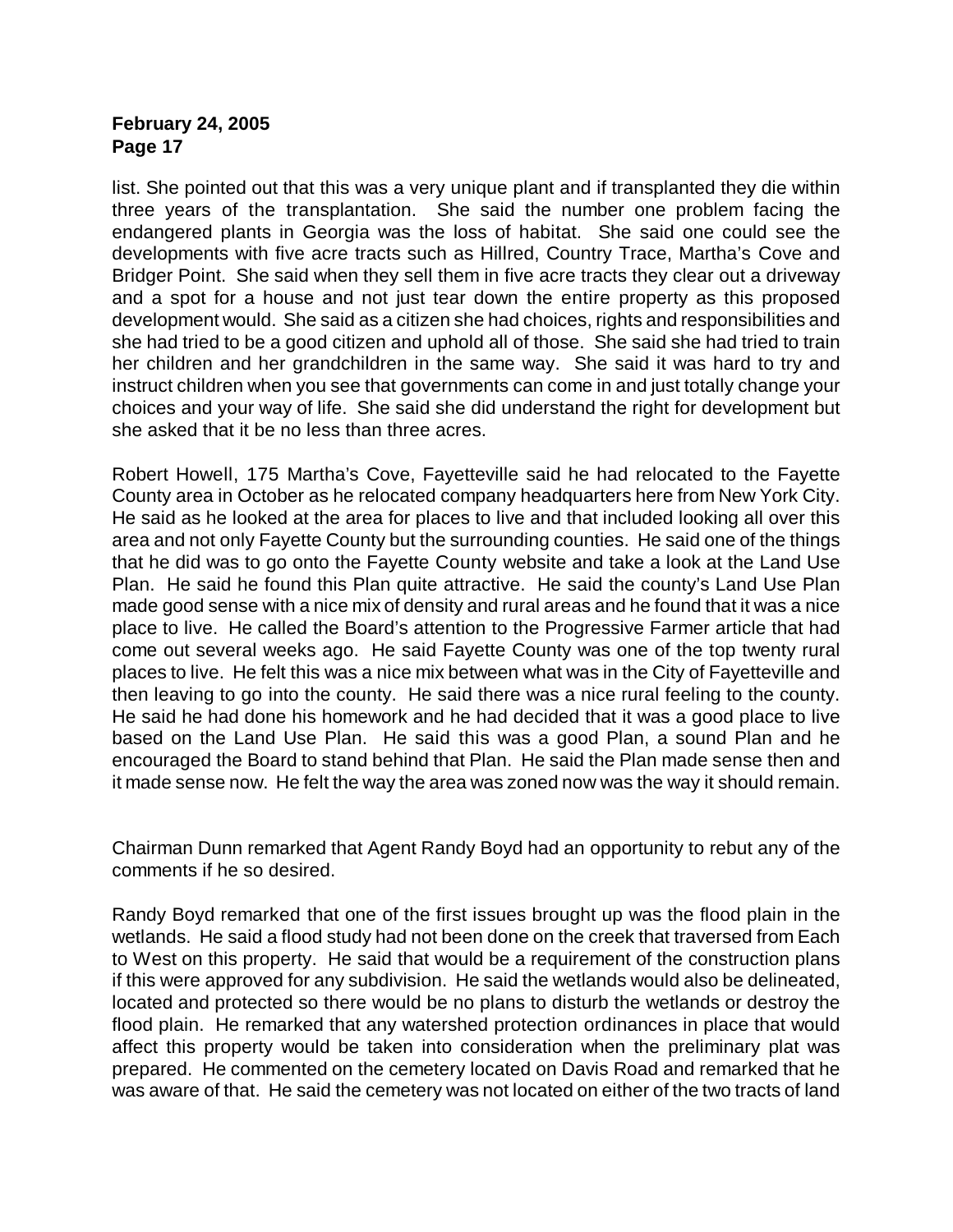but was located due North of the Western tract. He said he had a survey on it and he knew exactly where it was located. He said this would be protected but it was located on the property that was already zoned. He commented on the well and the septic tank issue. He said this would be on county water and he would adhere to any ordinance that was in place dealing with the septic tank. He said these would be properly installed after the Level III Soils Analysis was done with a primary and alternate site for each lot. He said he would adhere to any guidelines for the installation of the septic tanks.

Mr. Boyd further remarked on the concerns of Martha's Cove to the East or any other property that this would drain off onto. He remarked that Stormwater Management Ordinances were in place that would take care of detention. He said 80% of the predeveloped site would be held on site as the ordinance stated so that would take care of the issues of flooding someone else's property. He said there continued to be discussion regarding the 182 houses exiting on Davis Road. He commented that this was a huge site and would be developed from Lester Road headed South. He said from the property on Davis heading North there would be a series of roads that would traverse the property to Lester Road. He said they would not be asking every house to exit off onto Davis Road. He said he did not know why someone would go through a subdivision from Ebenezer Church Road all the way back to Davis to exit and go down a dirt road although some houses might do this. He said the reason they had taken the road from Ebenezer Church Road straight through to Davis Road was to adhere to the 3,000 foot rule that they could not violate from Ebenezer Church Road. He said if you went through 3,000 feet you would not even make it to the creek. He said they continued to cross the creek and tie into Davis Road. He said they were not looking at this as a thoroughfare but looking at it just for safety purposes. He stated that there was not one single lot that fronted on Davis Road. He said they had only used it to adhere to the 3,000 foot rule for safety purposes.

Mr. Boyd said they had also read in the newspaper about the City of Fayetteville annexation. He said he was standing before the Board tonight requesting consideration from the Board to approve this rezoning. He said they would like to start on this piece of property in the county. He said for the Board's consideration to discuss this with the applicant. He said they would like to develop this property and receive a favorable rezoning on this property. He remarked that it would almost be impossible to develop this as A-R zoning. He asked the Board members for their comments so that they could work with the Board on this project. He said he would like to develop this project in the county and start the project immediately.

Chairman Dunn said he would bring this discussion back to the Board for any comments or motions.

Commissioner VanLandingham said he was in no way speaking in favor of the petition but to get this on the floor for discussion, he would like to make a motion.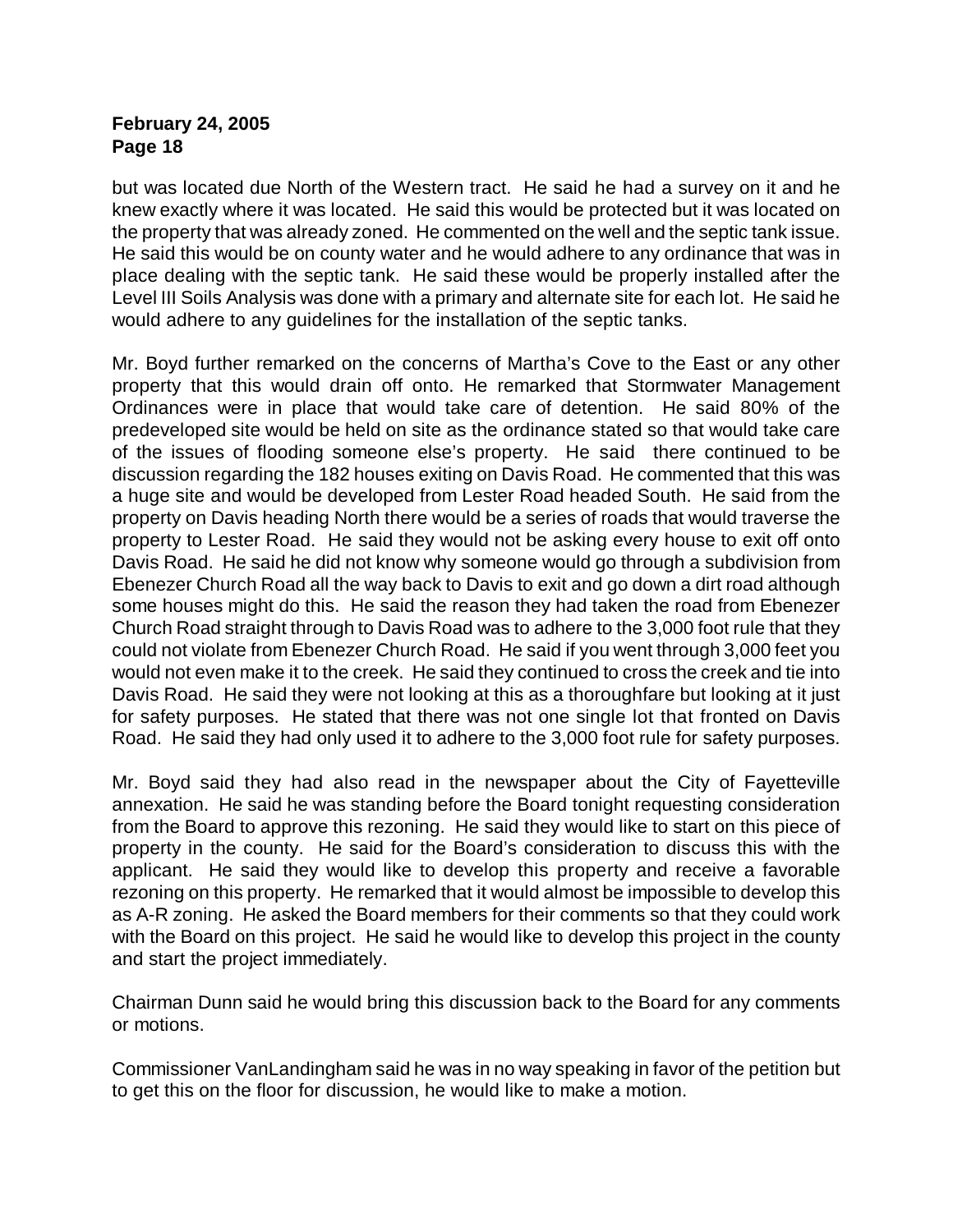On motion made by Commissioner VanLandingham, seconded by Commissioner Wells to deny Petition No. 1139-05 as A-R zoning but consider R-80 for three acre lots, discussion followed.

Commissioner VanLandingham asked Mr. Boyd to point out to the Board which area was already zoned R-40. He said there was a lot of concern about this petition and he said he understood both sides of it. He remarked that the responsibility of the Board was to consider the rights of both parties which were the surrounding properties as well as the petitioner. He said in looking at this he said it was completely surrounded by A-R. He said he was having a very difficult time in putting one acre lots next to five acre tracts all the way around. He said the property was zoned A-R when he purchased the property and he felt it beholding to the property owner to accept the property as he purchased it. He said in considering all of it and after hearing the concerned citizens speak under public comment, he felt the three acre zoning would be acceptable to almost everyone in the area. He remarked that he would prefer the property to remain A-R but he recognized the rights of both parties. He said he would like to comment on some items that had appeared in the newspaper regarding the annexation of this property. He felt this was not a consideration for the Board as County Commissioners. He said the Board could not make decisions on what somebody supposedly or purposely might do. He said the Board had to make decisions on issues that it was faced with in Fayette County. He remarked that he could not really support one acre lots in an area that was completely surrounded by A-R.

Commissioner Pfeifer said he would prefer the property to remain A-R as well. He said he understood the citizens in the neighborhood would accept the zoning that Commissioner VanLandingham had made a motion on and he was leaning to support that motion. He said he was very concerned when he read this proposal. He remarked that Davis Road was probably the longest dirt road in the county. He said when he had first moved to Fayette County he had made the mistake of reading a map and thinking he had found a short cut to Fayetteville. He said it was a lovely ride but was definitely not a short cut. He said there was a situation on Davis Road where the proposal that the Board had been given would drain both sides of anyone traveling North to Davis Road. He said the county would end up in the same situation there as the one recently on Quarters Road although the Board was dealing with a road that was a whole lot longer. He pointed out that the residents along Davis Road did not want it paved. He said he supported the citizens' option to live on a road that was not paved. He remarked that he would not want the county to come in and condemn right-of-way and pave that road over the objections of the citizens who live on it. He said he agreed with Commissioner VanLandingham in that the Board could not make decisions based on whether or not the City of Fayetteville might annex or not. He said in looking at that and having that brought up as a issue, he said he was very tired of that being brought up as an issue. He said he was really tired of being threatened with the annexation issues. He said he would encourage any people who were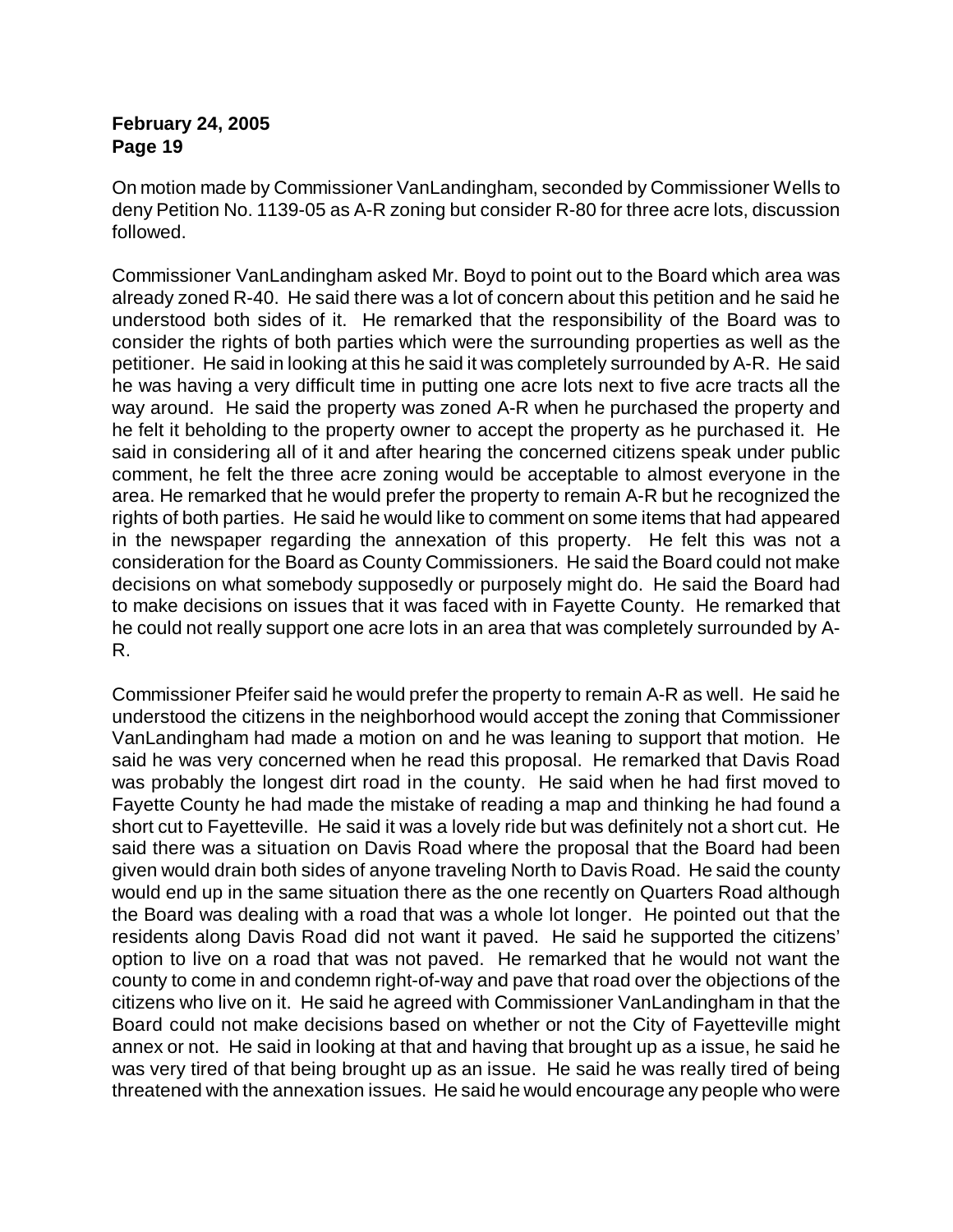present tonight and if they had friends in the City of Fayetteville to get them to run for City Council or get them to support somebody to run for City Council who would put a stop to this once and for all. He said he was so sick of those people tearing up this county. He said this piece of property was the heart of Fayette County. He said this would gut the heart of Fayette County. He said one citizen had remarked that Fayette County had been named as one of the top rural places to live in the United States. He said he could not support one acre zoning in any part of this request and would not. He said he was leaning very heavily in supporting Commissioner VanLandingham's motion. He said he would be open to what anyone else had to say and he stated that he might change his mind. He said he would leave the zoning as it currently was or go with what was said.

Chairman Dunn remarked that he was not a fan of annexation by any means but who should or should not be voted in on the City Council was none of the Board's business here. He said everyone had read the newspaper article where the reporter from The Citizen Newspaper had basically said that it was a foregone conclusion that this property would be annexed. He said this was the opinion of Mr. Gilbert who is a member of the Fayette County Planning Commission. He said Mr. Gilbert's opinion was Mr. Gilbert's opinion. He said the newspaper article had stated that the County feared this. He said Mr. Stinchcomb had gone to the City and discussed this property with the City Council. He remarked that the City Council had indicated to Mr. Stinchcomb that they were not interested. He said this was the reason this had come to the Board of Commissioners. He said he did not know what the City Council's plans were. He remarked that the Board of Commissioners could not control that. He said all the Board could do would be to make the best judgment that it could on what the Board felt this land should be and what the county's plans say. He said he would like to caution people to understand that the headline in the newspaper came from a comment by one member of an appointed Board. He said none of the County Commissioners said anything like that in the newspaper. He said he had been quoted in the newspaper too as having said if the City annexed this property, all the Board could do would be to object to it. He said he did not ever recall making that comment to anybody at the newspaper about this piece of property. He said the article stated that he had made this statement in the past. He said he did not know when that was. He said he just wanted to caution everyone to not just believe everything they hear. He said the applicant had the right to ask the City to annex and the City had, with some constraints, the right to annex if they so chose or to totally deny it without reason. He felt that everyone should worry a lot more about what the County was going to do with this property at this point than what the City might do at a later date. He said he hoped that this property would remain in the County.

Chairman Dunn further remarked that Mr. Stinchcomb purchased this property just a few years ago. He said Mr. Stinchcomb was well aware of the zoning on this property. He said a large portion of this property was zoned R-40 so there could be one acre lots in a very large part of this property. He said many, many dollars could be made North of the A-R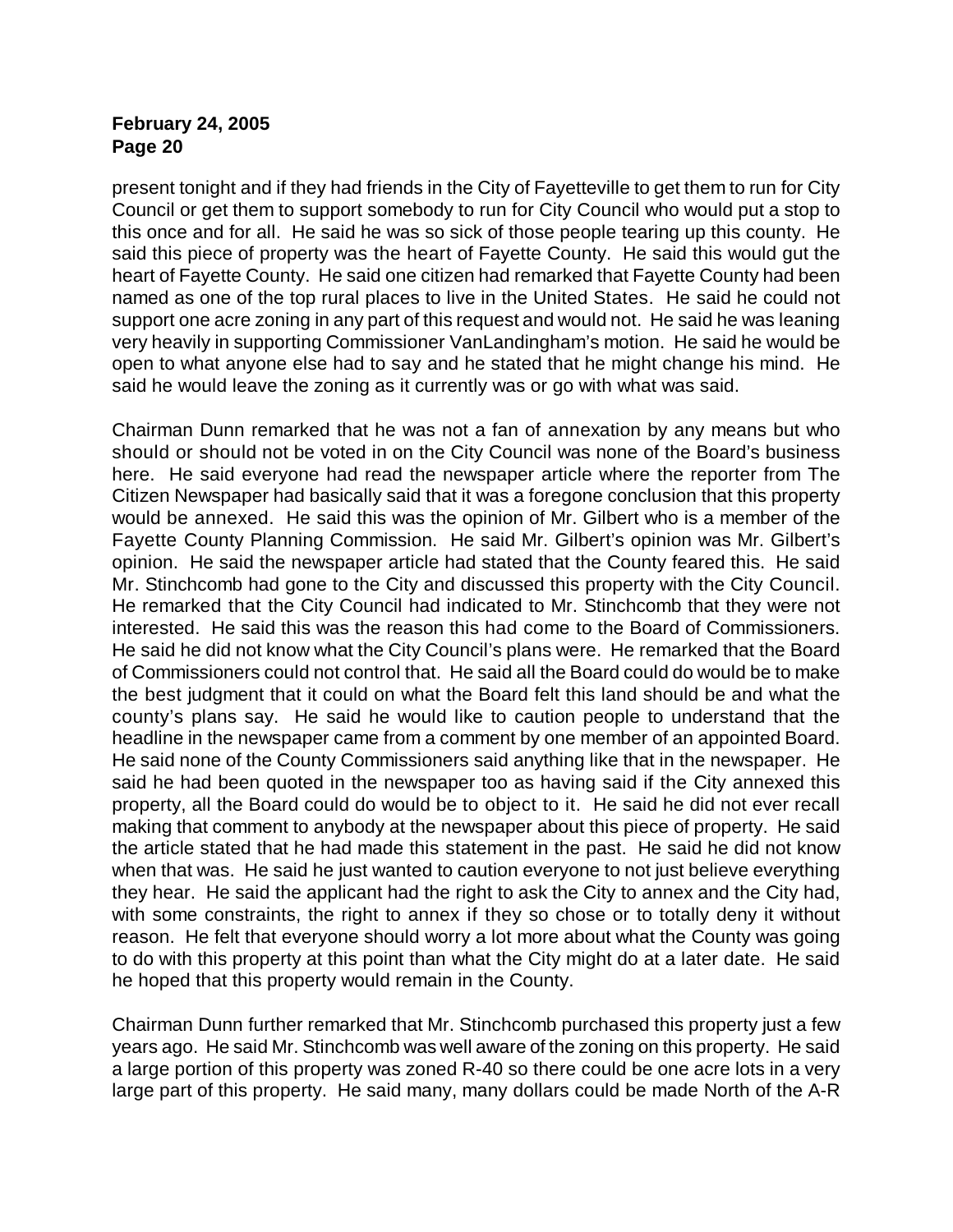zoned property and there would be nothing that this county could do about it as long as all of the development rules were followed that were currently in place including taking care of the wetlands, etc. He said the Southern piece of this property was A-R and it was surrounded except on its Northern border with A-R properties. He remarked that he lived in this area and he purchased a five acre lot there. He said he loved this way of life himself. He said he was not contiguous to this property so he felt no obligation to fail to vote or to recuse himself. He felt like everyone else who lived there and that was what they wanted. He felt most members of this Commission when they had run for office they had said that they were trying to maintain the quality of life for this county and all of the different ways of life that this county possesses. He said Fayette County was unique in the Atlanta area. He said Fayette County still had a Cattleman's Association, 1,200 horses registered horses in this county and a 4-H Club. He said Fayette County had the best planned city in America and that was Peachtree City. He said Fayetteville was an older City but the City Council was working very diligently not to let that City go into the condition that some of the cities in South Georgia have gone into. He said people were working very hard to keep life in Fayette County the way it was. He said one way that he could personally add to that was to maintain the way of life in this particular area because this was sort of the heart of the county. He pointed out that Mr. Stinchcomb had a right to ask for this rezoning. He felt as a Commissioner that he had the right to deny it if he so chose but that certainly would not impact Mr. Stinchcomb's rights. He said Mr. Stinchcomb had the right to make a lot of money on the R-40 properties that were located North of this. He said he felt Mr. Stinchcomb could do that well and, if he came in with good building plans, he would be allowed to proceed. He said he could not support three acre lots. He said he supported the current zoning that it was today. He said he heard a couple of people say that if the property had to be rezoned that three acre lots would be acceptable.

Commissioner Frady remarked that the State Legislators determine the annexation laws and not the county. He said the only right that the county had in annexation was to make an objection if there was one for annexation. He said the Board had done this before. He said he was aware that this had been to the City before it came to the Board of Commissioners. He said the remarks in the newspaper were not exactly correct in his mind. He felt he could support three acre lots and stated that this would be in keeping with the Land Use Plan. He said that would be better than anything else that might come along later. He said sometimes the Board must act on things that could happen that would be out of the Board's control. He said he could support the three acre lots and he felt this did meet the Land Use Plan.

Commissioner Wells said she had a great deal of difficulty with this. She felt this was just spot zoning encroaching into the heart of Fayette County. She said every Board member had made a pledge to their constituents that the Board would protect the South end of the county and keep it rural in nature. She said this would go from Davis Road all the way to Ebenezer Church Road and would just be an incision into the heart of Fayette County that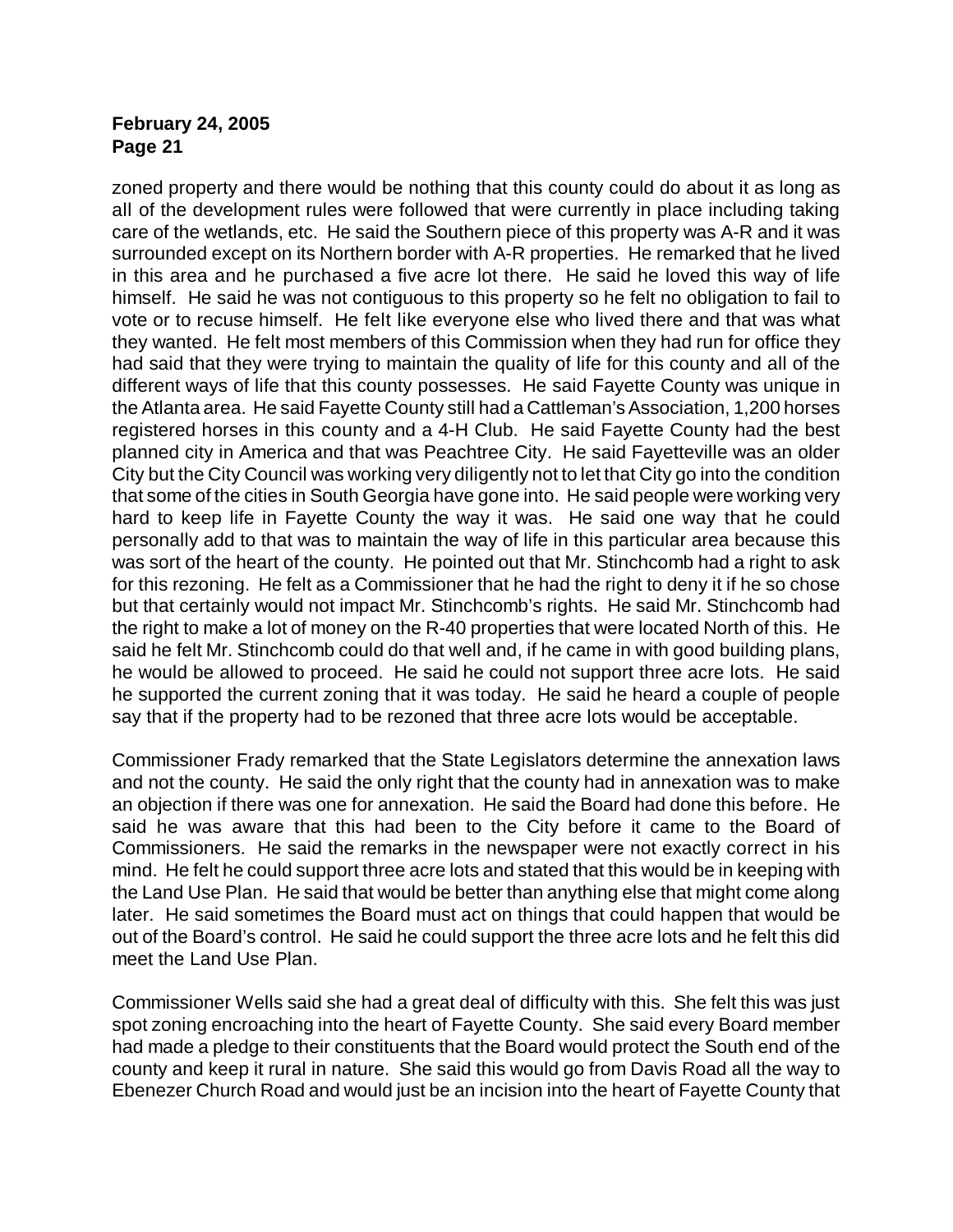would have such ramifications that everything along the side would just fall like dominos. She said this was a just a sliver that was like a finger poking into the heart of the county. She said she just could not support it. She remarked that a compromise would be three acres but she pointed out that she did not normally compromise at the expense of county citizens. She said she could not see going with three acres. She noted that people had been living there and abided by that. She said people had come before the Board asking for exceptions and the Board had held them accountable. She said the Board had told them what the rules were. She felt for the Board to start making exceptions now would not be fair to the people who had come before and made realistic requests. She said the Board had held their feet to the fire and said no and told them that this was the county standard. She said she saw no reason at this point in time to change that standard.

Commissioner Pfeifer asked for the current zoning on the Northern portion of the property.

Chairman Dunn responded that it was R-40 for one acre lots.

Commissioner Frady remarked there was 640 lots.

Commissioner Wells asked Mr. Boyd how many lots were being projected in the R-40 section.

Commissioner Frady remarked there were 182 lots in the Southern part of the property.

Mr. Boyd remarked that they had not prepared a soils analysis so they had not even done that at this point. He said they were not that far along with it. He said they were in the process of surveying the section North of the lake. He said they were having updated topography prepared and the next step was to get the soils analysis.

Chairman Dunn asked how many acres were zoned R-40.

Mr. Boyd replied 604

Chairman Dunn asked after taking out the lake, the buffers, the roadways and so forth how many one acre lots would they be able to build on if the soil perked.

Mr. Boyd responded that he would guess approximately 400. He said this would depend on the soils.

Commissioner Pfeifer remarked that the map indicated tract one/zoned A-R would be 54.2 acres North of Davis Road.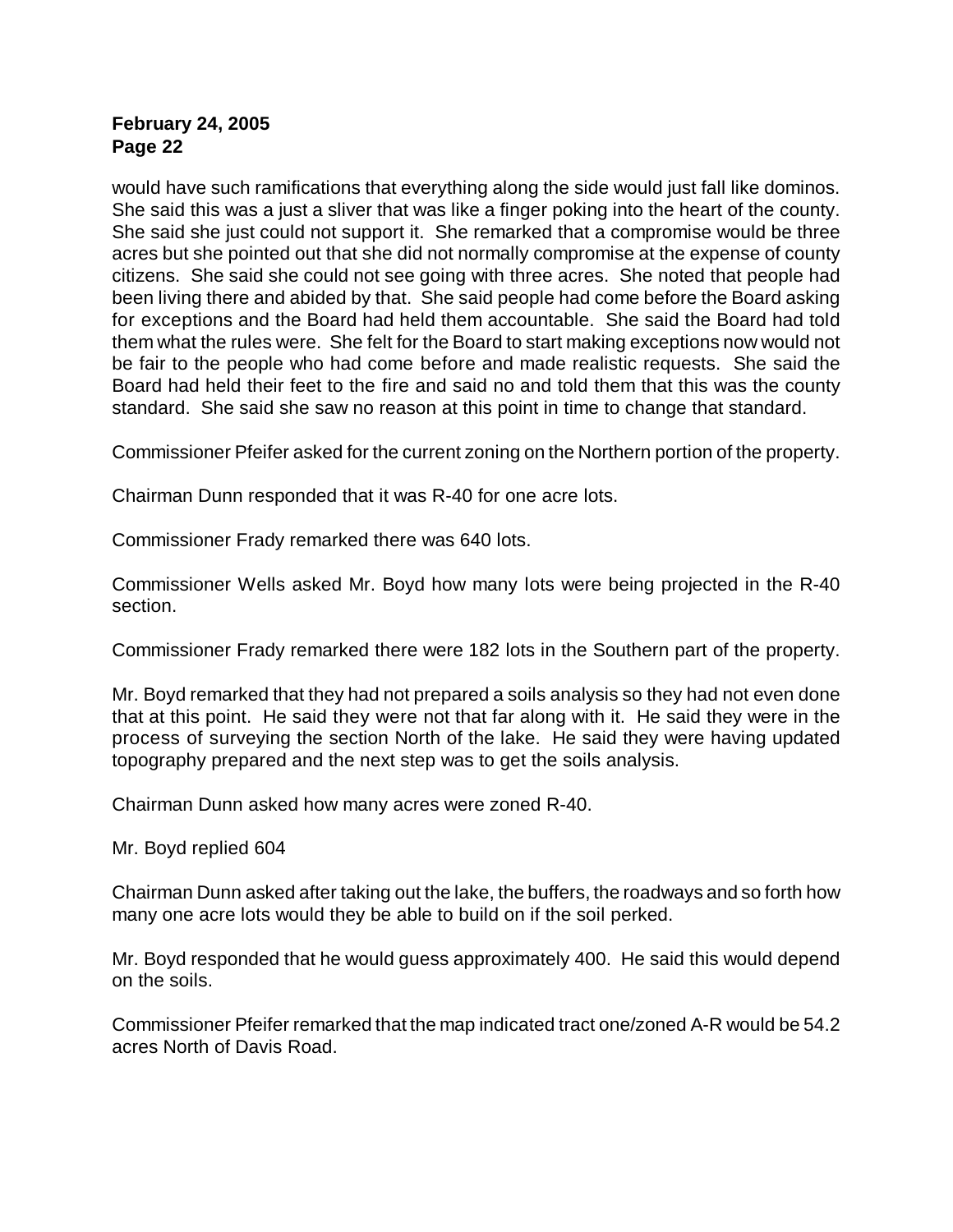Chairman Dunn pointed out that section was only a small piece. He said the rest of the property was R-40 already. He said Mr. Stinchcomb should be able to build one acre houses if he so desired but the land South of the area should not be tampered with. He said there was a substantial ability for Mr. Stinchcomb to use his property rights to develop a whole lot of homes up there.

Commissioner Frady pointed out that in his information it was indicated that the tract consisted of 640 acres.

Mr. Boyd replied that the 640 acres was the property in the original purchase back in the early 1970's and approximately 35 acres was given to the Y.M.C.A.

Attorney McNally interjected that there was a small tract of 5.8 acres that was R-40.

Mr. Boyd asked if the Board would consider this as a separate zoning. He said this was broken up into different tracts and the tract on the Northern side of Davis Road would be in keeping with the Land Use Plan.

Chairman Dunn remarked that the only thing the Board would consider tonight was what the current application was presented as. He said this was the only thing that the Board could consider.

Commissioner VanLandingham interjected that this had been the most confusing rezoning that he had encountered. He said he had struggled to try and identify the A-R, the R-40 and what the applicant wanted to change. He said he had spent probably three days on this one rezoning. He said the reason his motion was made was to get it where the Board could discuss it and to see if there was enough interest in the three acre lots. He said now Mr. Boyd was wanting to propose something else. He said if Mr. Boyd had another plan, then that would be the one that needed to be brought back to the Board instead of trying to change the one that was currently in place. He said he was going to withdraw his support of the three acres on the basis of what Mr. Boyd had said a while ago. He said he would have a difficult time changing a tract that was completely surrounded by A-R. He said when he looked at this he saw a subdivision that was contingent to it on four points and these were all large lots. He felt to bring one acre lots to this area would be a very low blow to the county's citizens living there who have asked that the Board adhere to the Land Use Plan. He said if Mr. Boyd had something else to bring to the Board for consideration, he would be glad to look at that too.

Mr. Boyd remarked with that being said, he asked for the Board's consideration to table this rezoning request at this time. He said they did not have any other plan at this point.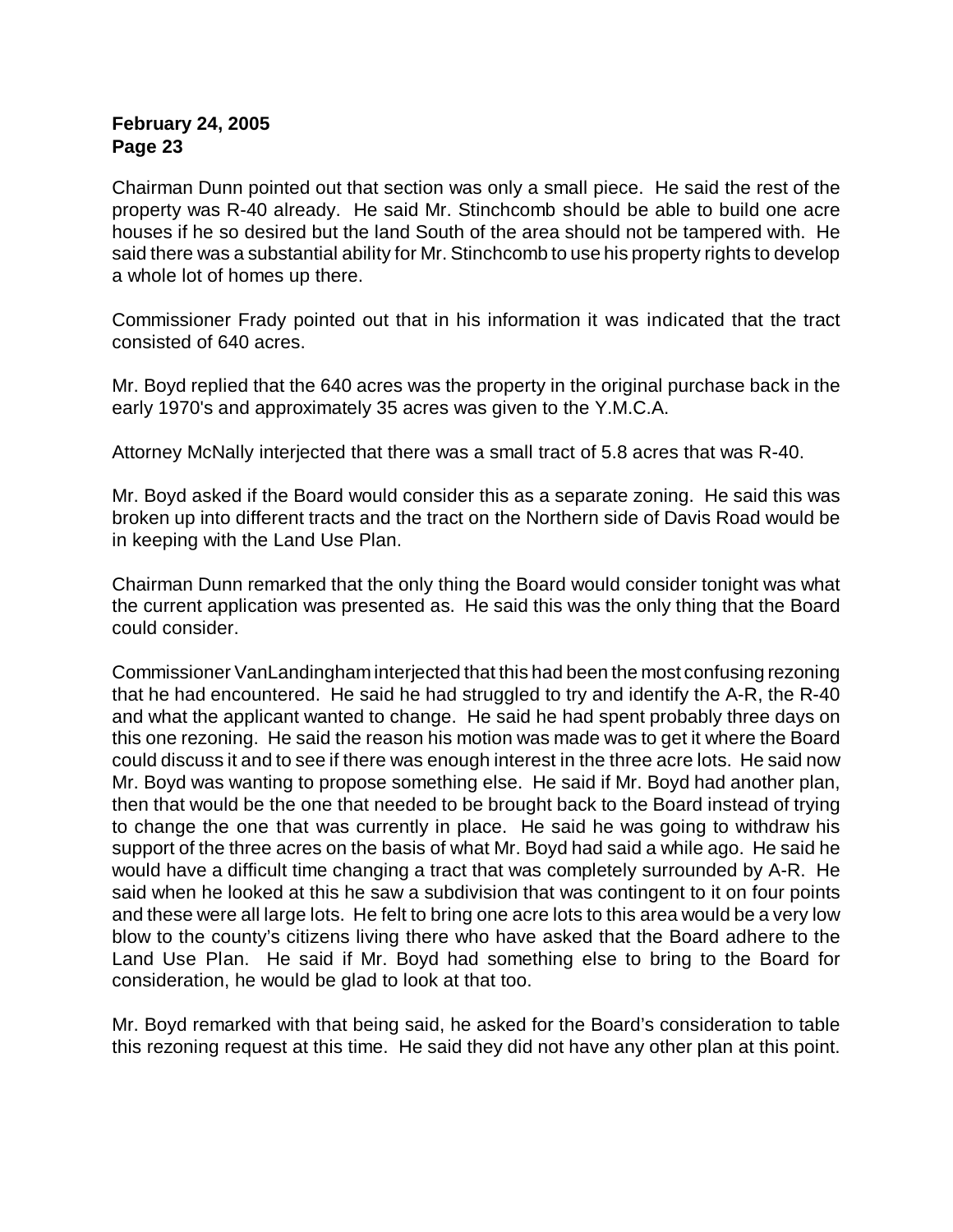Chairman Dunn remarked that the Board could only consider what was before the Board right now.

Commissioner VanLandingham stated that this request could not be withdrawn. He said it would have to be voted on as presented tonight.

Chairman Dunn said any request would have to go through the entire process. He said the motion on the floor right now was to approve three acre lots.

Commissioner Frady interjected that he would support three acre lots because several people had mentioned the fact that they would like to have that as opposed to the one acre lots. He said no one who spoke objected to three acre lots.

Commissioner Wells pointed out that the original motion was for R-80 for three acre lots.

Chairman Dunn said there was a motion and a second on the floor for R-80 for three acre lots.

Commissioner VanLandingham clarified that his motion was for the R-80 zoning to be considered. He said he had not recommended R-80 but asked for consideration of R-80 zoning.

Commissioner Frady remarked that Commissioner VanLandingham had made a motion to rezone the property R-80.

Chairman Dunn remarked that the motion was clearly for discussion and the Board had discussed it and now it was time to vote on the motion.

Commissioner Wells said the Board could proceed and vote on the current motion and then make another motion if it so desired.

Chairman Dunn called for the vote.

The motion failed 1-4 with Commissioner Frady voting in favor of the motion and Chairman Dunn, Commissioner Wells, Commissioner Pfeifer and Commissioner VanLandingham voting in opposition.

Chairman Dunn asked if anyone wished to make another motion.

On motion made by Commissioner Wells, seconded by Commissioner Pfeifer to deny Petition No. 1139-05, discussion followed.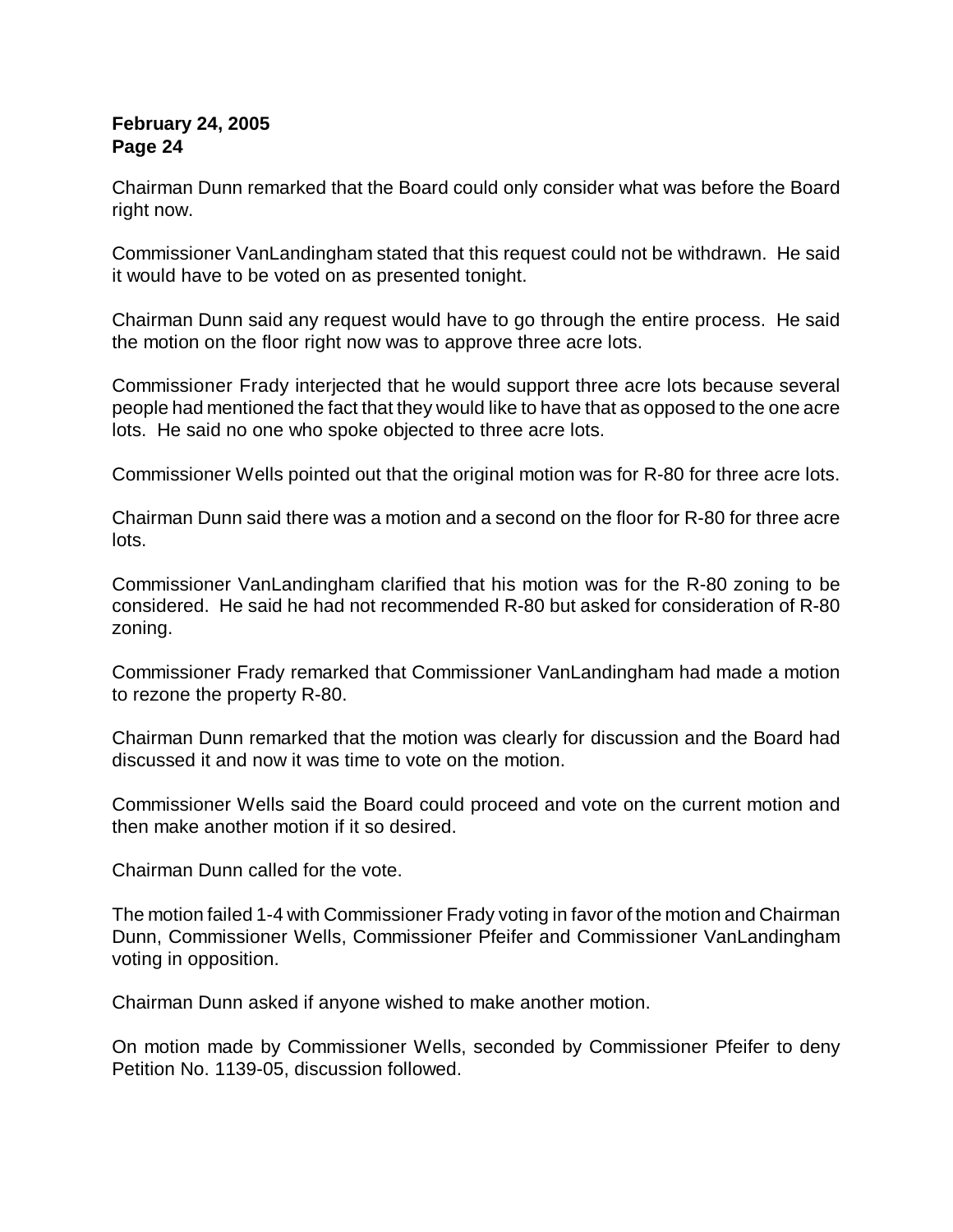Commissioner Pfeifer remarked that after getting a better picture and seeing the R-40 that was existing and does come down on Davis Road, that the Board look again at what he had suggested about Quarters Road and that was putting up signs saying that the County did not have any intentions of paving this road.

The motion carried 4-0-1 with Commissioner Frady abstaining from the vote. A copy of the Ordinance and Resolution denying Petition No. 1139-05, identified as "Attachment No. 6", follow these minutes and are made an official part hereof.

# **FURTHER DISCUSSION OF REGULATIONS ON PARKING VEHICLES FOR SALE IN NON-COMMERCIAL AREAS:** *(This item was tabled from the February 2, 2005 Commissioners' meeting).*

Attorney McNally remarked that he had met with the Zoning Department as well as the engineering staff and they would be making some recommendations relative to several development regulations. He requested this item be removed from the agenda for further discussion by staff. He said this would come back to the Board in the near future for discussion.

Commissioner Wells asked how soon in the near future.

Attorney McNally replied that he hoped within the next 60 days.

**CONSENT AGENDA:** On motion made by Commissioner VanLandingham, seconded by Commissioner Wells to approve the consent agenda as presented. The motion carried 5-0.

# **STREET LIGHT DISTRICTS - PLATINUM RIDGE AND ANNELISE PARK:**

Approval of request from the Engineering Department to approve Platinum Ridge and Annelise Park as Street Light Districts in Fayette County. A copy of the request, identified as "Attachment No. 7", follows these minutes and is made an official part hereof.

# **FIRE AND EMERGENCY SERVICES - BID PROCESS FOR EMS TURNOUT**

**GEAR:** Approval of request from Chief Jack Krakeel of Fire and Emergency Services for authorization to proceed with a bid process for EMS turnout gear. A copy of the request, identified as "Attachment No. 8", follows these minutes and is made an official part hereof.

# **SHERIFF'S DEPARTMENT - OVERTIME REIMBURSED BY U.S. TREASURY**

**DEPT.:** Approval of request from the Sheriff's Department to increase revenues and expenditures for overtime reimbursed by the U.S. Treasury Department in the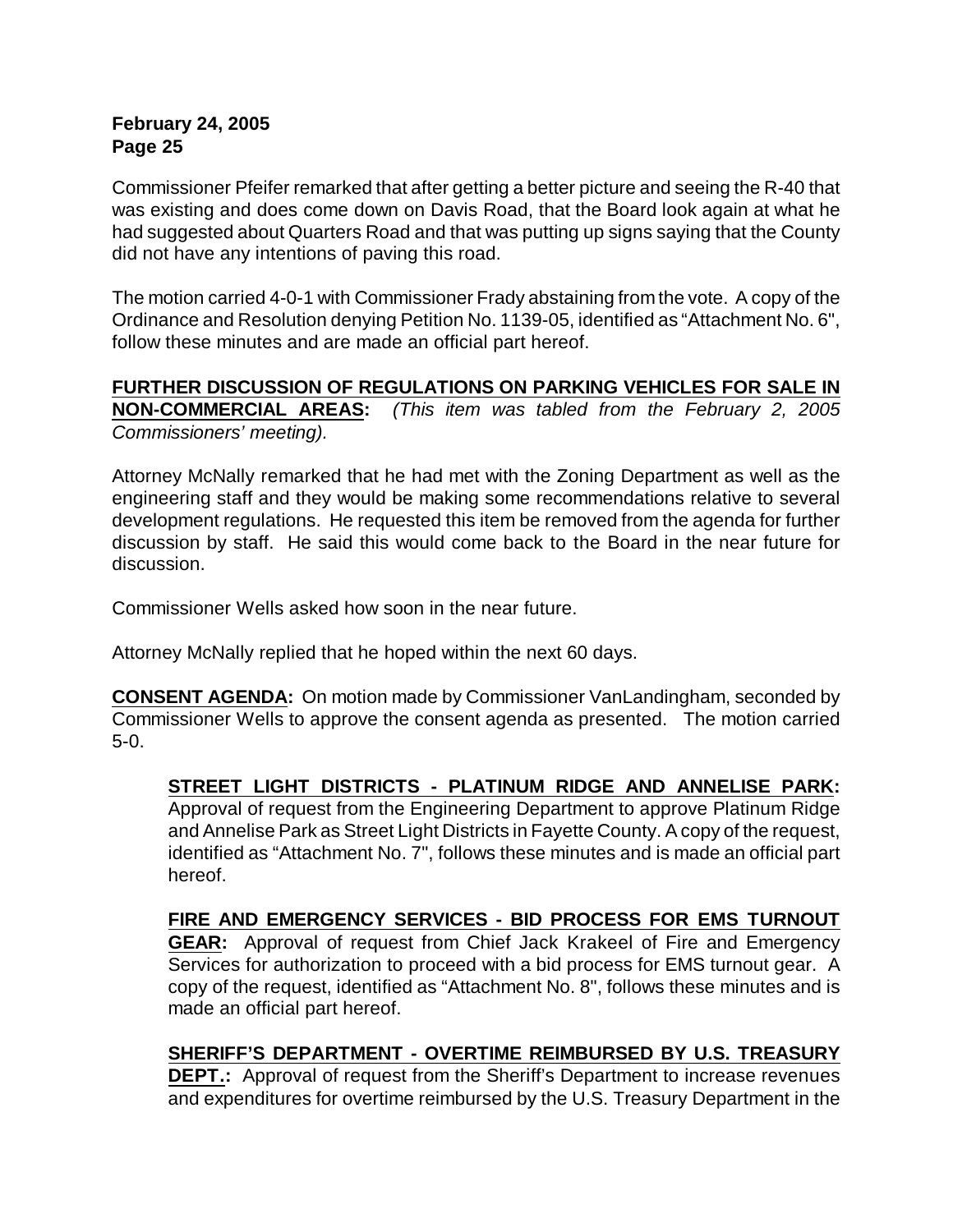amount of \$6,377.85. A copy of the request, identified as "Attachment No. 9", follows these minutes and is made an official part hereof.

**PURCHASING DEPARTMENT - BID AWARD TO MEDTEC AMBULANCE CORP./TEN 8 FIRE EQUIPMENT:** Approval of request from the Director of Purchasing to award bid to Medtec Ambulance Corp./Ten 8 Fire Equipment at a net price of \$111,240. A copy of the memorandum, identified as "Attachment No. 10", follows these minutes and is made an official part hereof.

**FAYETTEVILLE MAIN STREET - 2005 CALENDAR OF EVENTS:** Approval of request from Fayetteville Main Street to approve their 2005 Main Street Calendar of Events. A copy of the 2005 Main Street Calendar of Events, identified as "Attachment No. 11", follows these minutes and is made an official part hereof.

**BUSINESS SERVICES DEPARTMENT - INCREASE OF GROUND MILEAGE FOR EMS TRANSPORTS:** Approval of request from the Director of Business Services Mark Pullium to increase the ground mileage for EMS transports from \$5.00 per mile to \$5.36 per mile as indicated on the Medicare Part B disclosure report. A copy of the request, identified as "Attachment No. 12", follows these minutes and is made an official part hereof.

**SHERIFF'S DEPARTMENT - REIMBURSEMENT FOR VEHICLE DAMAGE:** Approval of request from the Sheriff's Department to increase expenditure 10030330-522233 in the amount of \$146.99 for reimbursement for vehicle damage from St. Paul Insurance Company. A copy of the memorandum, identified as "Attachment No. 13", follows these minutes and is made an official part hereof.

**BUSINESS SERVICES DEPARTMENT - RATIFICATION OF MI ASSET TAGGING**

**SYSTEM:** Approval of request from the Director of Business Services Mark Pullium approve ratification of the MI asset tagging system, PC pocket scanners and barcoding labels and appropriate an additional \$22,660 from contingency to cover the costs associated with this system. A copy of the memorandum, identified as "Attachment No. 14", follows these minutes and is made an official part hereof.

**FIRE AND EMERGENCY SERVICES - NEW SEPTIC SYSTEM FOR FIRE STATION #5:** Approval of request from Chief Jack Krakeel of Fire and Emergency Services to approve funds totaling \$21,467 to be transferred from Fire Station Construction Fund to cover cost of new system and the septic tank pumping cost to date for Fire Station #5. A copy of the request, identified as "Attachment No. 15", follows these minutes and is made an official part hereof.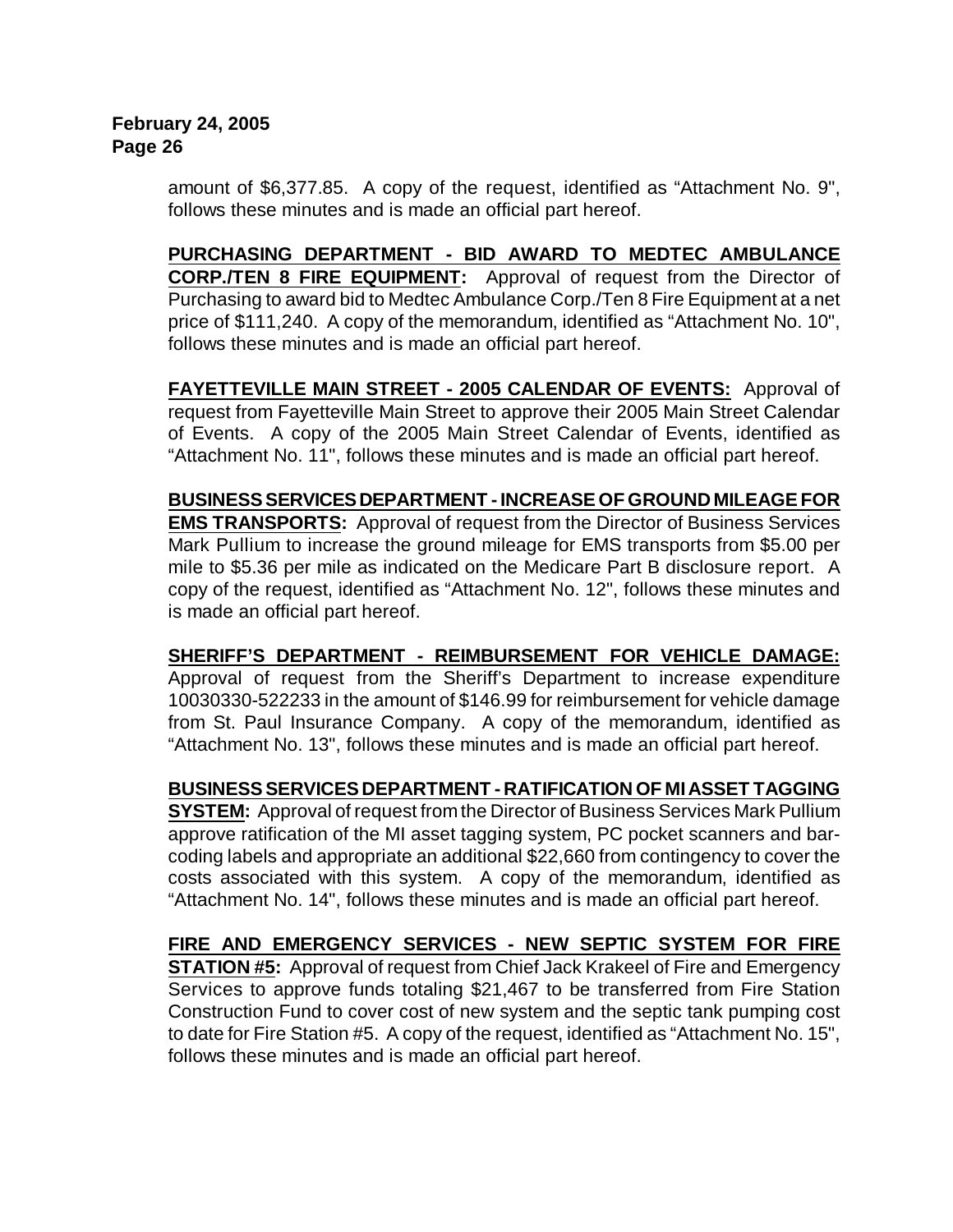**SHERIFF'S DEPARTMENT - REIMBURSEMENT FOR VEHICLE DAMAGE:** Approval of request from Lt. Colonel Wayne Hannah of the Sheriff's Department to approve increase revenues and expenditures for reimbursements for vehicle damage from Gary Turner in the amount of \$544.16. A copy of the memorandum, identified as "Attachment No. 16", follows these minutes and is made an official part hereof.

**FIRE AND EMERGENCY SERVICES - PURCHASE TWO THERMAL IMAGING CAMERAS AND PROCEED WITH SALE OF FLIR CAMERA:** Approval of request from Chief Jack Krakeel of Fire and Emergency Services to purchase two Thermal Imaging Cameras in the amount of \$18,000 with \$12,500 coming from the Heritage Grant and the remaining balance to be taken from Safety Supplies in the Fire Operations budget; and to proceed with the sale of the Flir Camera through Fayette County Purchasing with received funds returned to cover the money requested from Safety Supplies after receipt of the new cameras. A copy of the request, identified as "Attachment No. 17", follows these minutes and is made an official part hereof.

**MINUTES:** Approval of minutes for Board of Commissioners' meetings held on January 27, 2005 and February 2, 2005.

# **PUBLIC COMMENT:**

Members of the public are allowed up to five minutes each to address the Board on issues of concern other than those items which are on this evening's agenda.

**Larry McNeil:** Larry McNeil, 486 Ebenezer Church Road, Fayetteville asked if the County Commission would be responsible for setting impact fees for new housing in Fayette County.

Chairman Dunn replied yes.

Mr. McNeil asked if this had ever been considered.

Chairman Dunn replied yes.

Mr. McNeil asked if this would ever happen.

Chairman Dunn responded yes and stated that it already had.

Mr. McNeil asked if someone wanted to build a new home what was the impact fee.

Chairman Dunn remarked that this was a fire impact fee.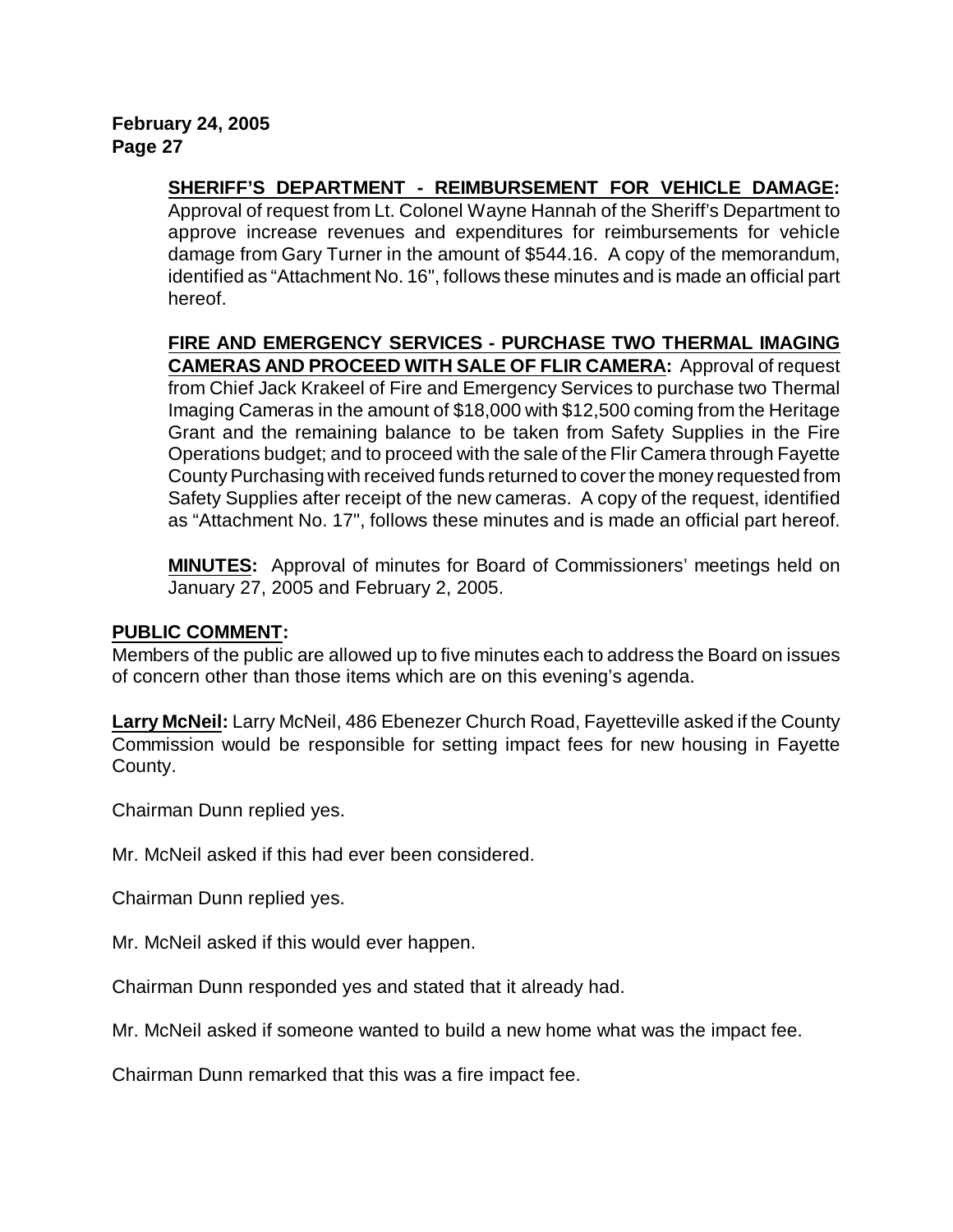Mr. McNeil remarked that in some States for an individual residence there would be a \$20,000 impact fee before the residence was built. He said these impact fees help pay for schools, roads, fire departments and other services.

Attorney McNally interjected that the county has impact fees where a committee consisting of residents of the county met and decided that impact fees could be installed in keeping with the law. He said just recently there had been an introduction in the Legislature about passing impact fees which would affect schools. He said this was where impact fees would have the heaviest affect upon the taxpayers. He said that was apparently not going anywhere in the Legislature at this point. He said they were the ones who would have to enable that. He said the county was very limited in where it could put impact fees in the county. He said the county had put those impact fees in those areas where it was felt it could be done with reasonableness.

Mr. McNeil remarked that there had been high population growth out West and these impact fees were very, very common and much more substantial.

Attorney McNally remarked that the State law just would not allow the county to do this to that point.

Chairman Dunn remarked that the cities of Fayetteville and Peachtree City both have impact fees for other things besides fire.

Chairman Dunn asked if anyone else wished to speak under public comment. Hearing none he proceeded with the next item on the agenda.

# **STAFF REPORTS:**

**EXECUTIVE SESSION:** Chairman Dunn requested an executive session to discuss one personnel matter.

**COMMISSIONER PFEIFER:** Commissioner Pfeifer commented that he had been contacted by a citizen who complained about excessive noise in a residential neighborhood. He said the citizen had been unable to resolve this issue through the Marshal's Office, the Solicitor's Office and county staff. He said in reviewing the county's noise ordinance, it became apparent to him that it did not address the situation that they had and that the county's current noise ordinance should probably be rewritten to cover the instances that noise ordinances were intended to cover. He said the Commissioners all had a copy of a draft noise ordinance and tonight the County Attorney had given him some modifications on that. He felt the proposed ordinance would set actual limits on the amount of noise that was permitted to intrude from one property to another. He said the definition of excessive noise was clear. He felt none of the Board members wanted to be in the business of micro managing or having a nanny government for the citizens, but the Board did not want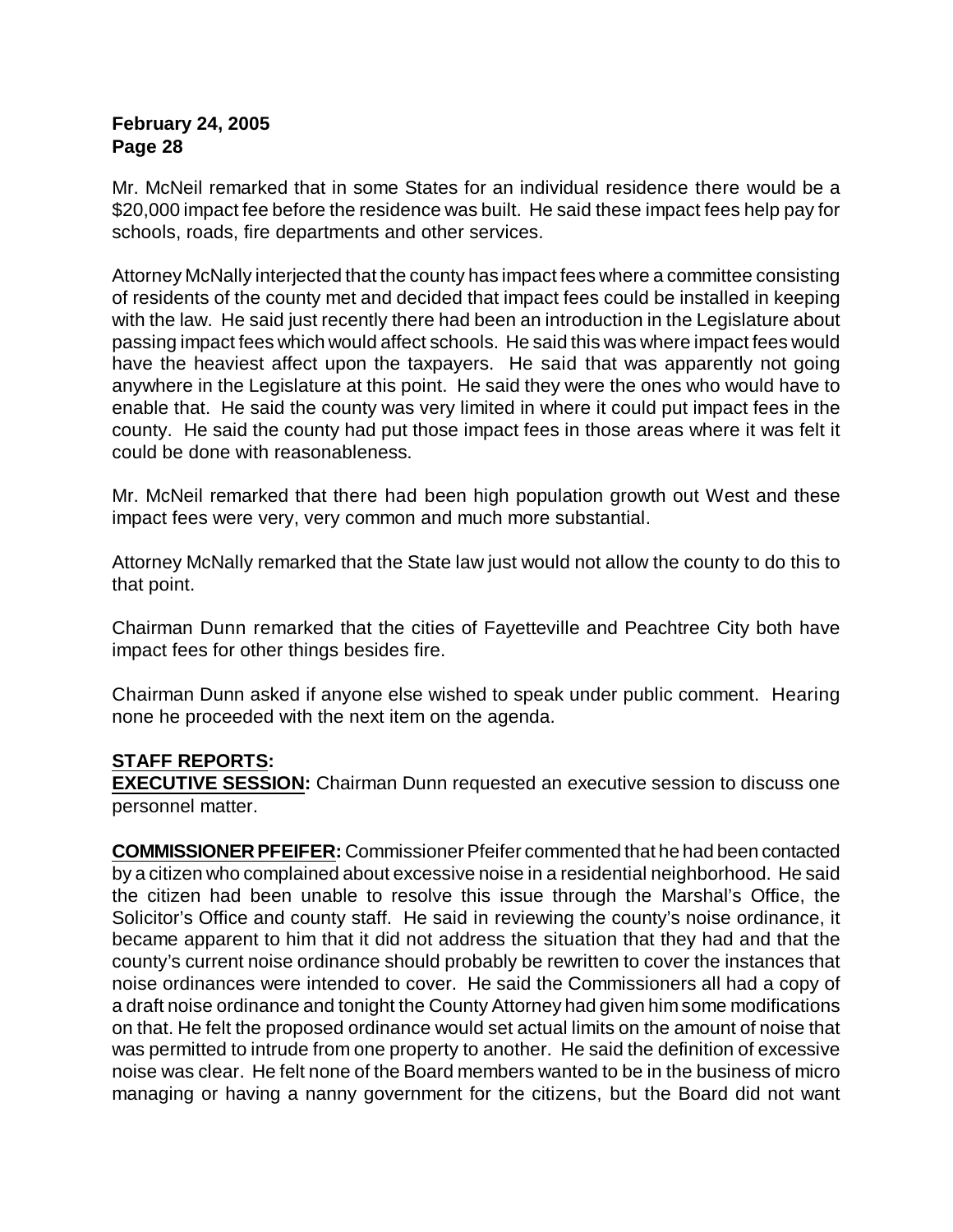citizens subjected to conditions that everyone finds unacceptable and go beyond their neighbors' freedoms. He said often the enjoyment of one's property could be interfered with by excessive noise from a neighbor**.** He said when this happens he felt it was the job of the Commission to step in. He said this citizen in particular had registered noise levels of 87 to 91 decibels and a reading of 99 decibels outside their home. He said the noise level was up to 80 decibels inside their home. He said just to give everyone an idea of how loud this was, he had taken some E.P.A. published numbers i.e. washing machines running at 48 to 78 decibels. He said one could take the loudest washing machine that they had ever heard and the noise coming from the neighbor would drown that out. He remarked that vacuum cleaners have noise levels of 60 to 85 decibels. He said nonmoving but running automobiles at 50 feet have noise levels of 60 to 90 decibels. He said insink food disposals have 68 to 94 decibels. He said one could take the loudest garbage disposal that they had ever heard and they would barely be able to hear it over the noise coming from the neighbor. He said a non-moving heavy running truck at 50 feet has noise levels of 76 to 88 decibels. He said 52 decibels was the average daytime sound levels in a quiet suburban neighborhood. He said he had been on the telephone with the citizen and he literally could not hear what she was saying because of the noise coming from next door.

Commissioner Pfeifer remarked that it had been previously mentioned that Fayette County had received recognition as being a rural county. He said in this Country there was a history of some people moving into certain areas and then complaining about the activities that were going on in those areas which preceded them. He said accordingly he had given a copy of this draft noise ordinance to the Farm Bureau and asked them to comment on it to make sure that their activities were exempted. He said he believed that they were. He said there were specific exemptions for agricultural, aircraft, train noise and some other activities that the county would not attempt to control. He said he hoped to have the revised ordinance in shape for discussion at the next Commission meeting and hoped to make a motion that it be passed at that time.

Chairman Dunn asked if staff had been provided a copy of this proposed ordinance.

Commissioner Pfeifer replied that Attorney McNally had been given a copy.

Chairman Dunn asked if anyone other than Attorney McNally had been given a copy and Commissioner Pfeifer replied no. Chairman Dunn remarked that it would be a good idea to present this to staff as well for review. He said the Board would need all of the information from every angle.

**EXECUTIVE SESSION:** On motion made by Commissioner Wells, seconded by Commissioner Pfeifer to adjourn for a five minute recess prior to executive session to discuss one personnel matter. The motion carried 5-0.